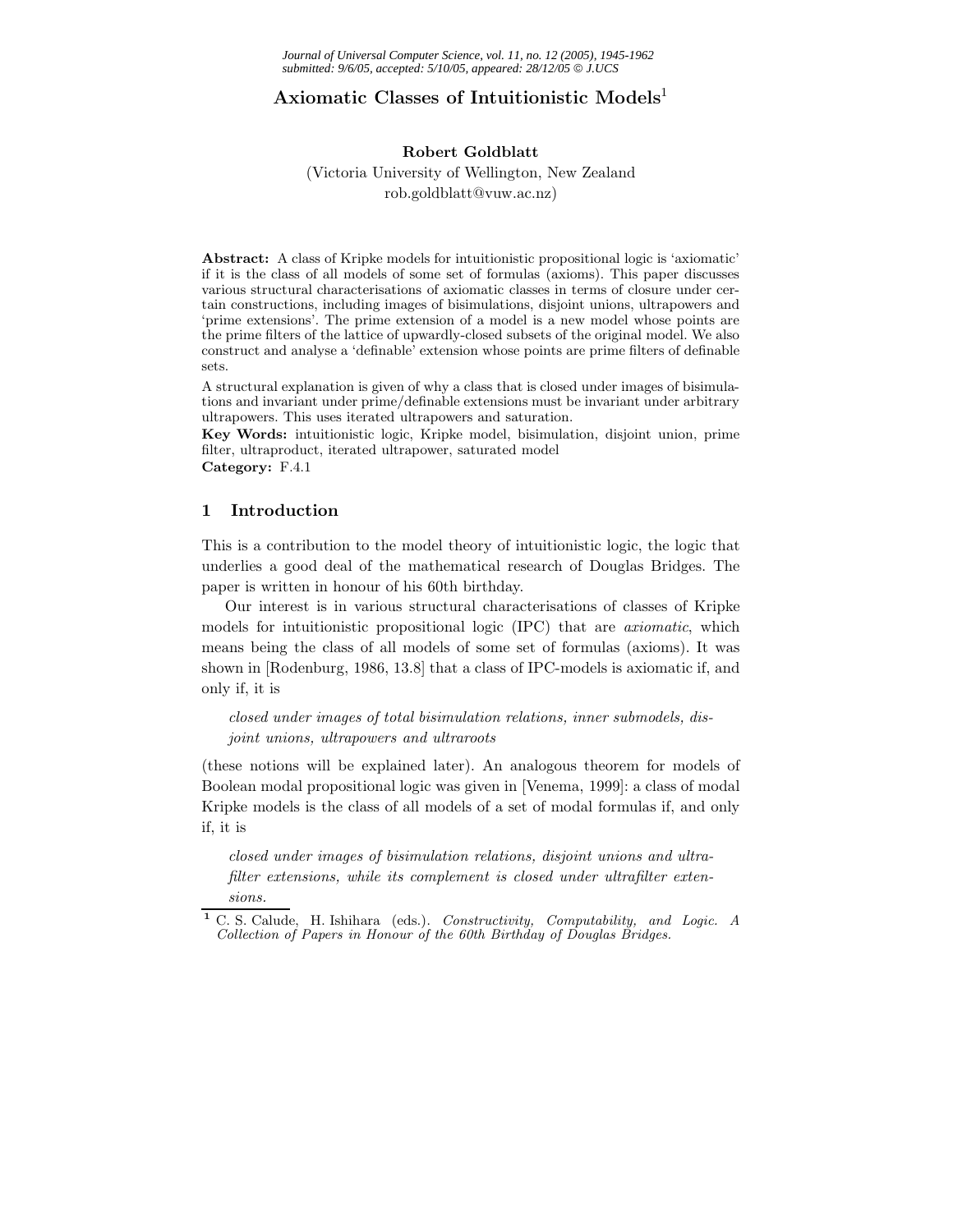Here the ultrafilter extension of a model  $\mathcal M$  is a new model whose points are all the ultrafilters on the underlying set of M.

We will show that a characterisation of this second kind is available for IPCaxiomatic classes if ultrafilter extensions are replaced by *prime* extensions whose points are the prime filters in the Heyting algebra of upwardly-closed subsets of an IPC-model. An equivalent characterisation results if we replace the prime extensions by a notion of *definable* extension, restricting the construction to the Heyting algebra of definable subsets of the model. The main aim of the paper is to explore the structural relationships between prime/definable extensions and ultrapowers, showing how they are connected by bisimulations, and how the various types of characterisation come to be equivalent.

An IPC-model is also a model for a certain first-order language  $\mathcal{L}$ , and IPCformulas translate into  $\mathcal{L}$ -formulas with a single free variable. In this way the model theory of IPC can be identified with that of a fragment of the Boolean logic of  $\mathcal L$ . We take advantage of the fact that  $\mathcal L$  is countable, applying a standard fact about the *saturation* of ultrapowers for countable languages, namely that an ultrapower modulo a countably incomplete ultrafilter is  $\aleph_1$ -saturated. This is used in an iterated ultrapower construction to give a structural explanation of why a class that is closed under images of bisimulations and invariant under prime/definable extensions must be invariant under ultrapowers.

Here is a summary of the paper. In the next Section we describe the language and semantics of IPC. Sections 3 and 4 review the basic theory of truth preserving model-constructions, including bisimulations, bounded morphisms, inner submodels and disjoint unions. Section 5 explains why the relation of logical equivalence is a bisimulation between sufficiently saturated models. Section 6 and 7 define the prime and definable extensions of a model and gives their basic properties and relationships. Section 8 is about ultraproducts and ultrapowers and gives the proof that a class of models is invariant under ultrapowers if it is closed under bisimulation images and invariant under definable extensions. The final Section 9 gives the main result setting out a number of equivalent structural characterisations of axiomatic classes.

### **2 Languages and Models**

Formulas of IPC are constructed from an infinite set  $\{p_n : n \in \omega\}$  of propositional variables and the constant  $\perp$  by the connectives  $\wedge$ ,  $\vee$  and  $\rightarrow$ . The negation of formula  $\varphi$  can be defined to be the formula  $\varphi \to \bot$ , and  $\varphi \leftrightarrow \psi$  is an abbreviation for  $(\varphi \to \psi) \land (\psi \to \varphi)$ . We denote the set of all IPC-formulas by  $\Phi$ .

<sup>A</sup> *quasiorder* on a non-empty set X is a reflexive and transitive relation <sup>≤</sup>. A subset Y of X is *up-closed* if y <sup>∈</sup> Y whenever x <sup>∈</sup> Y and x <sup>≤</sup> y. If  $[x] = \{y \in X : x \leq y\}$ , then  $[x]$  is the smallest up-closed set containing x. In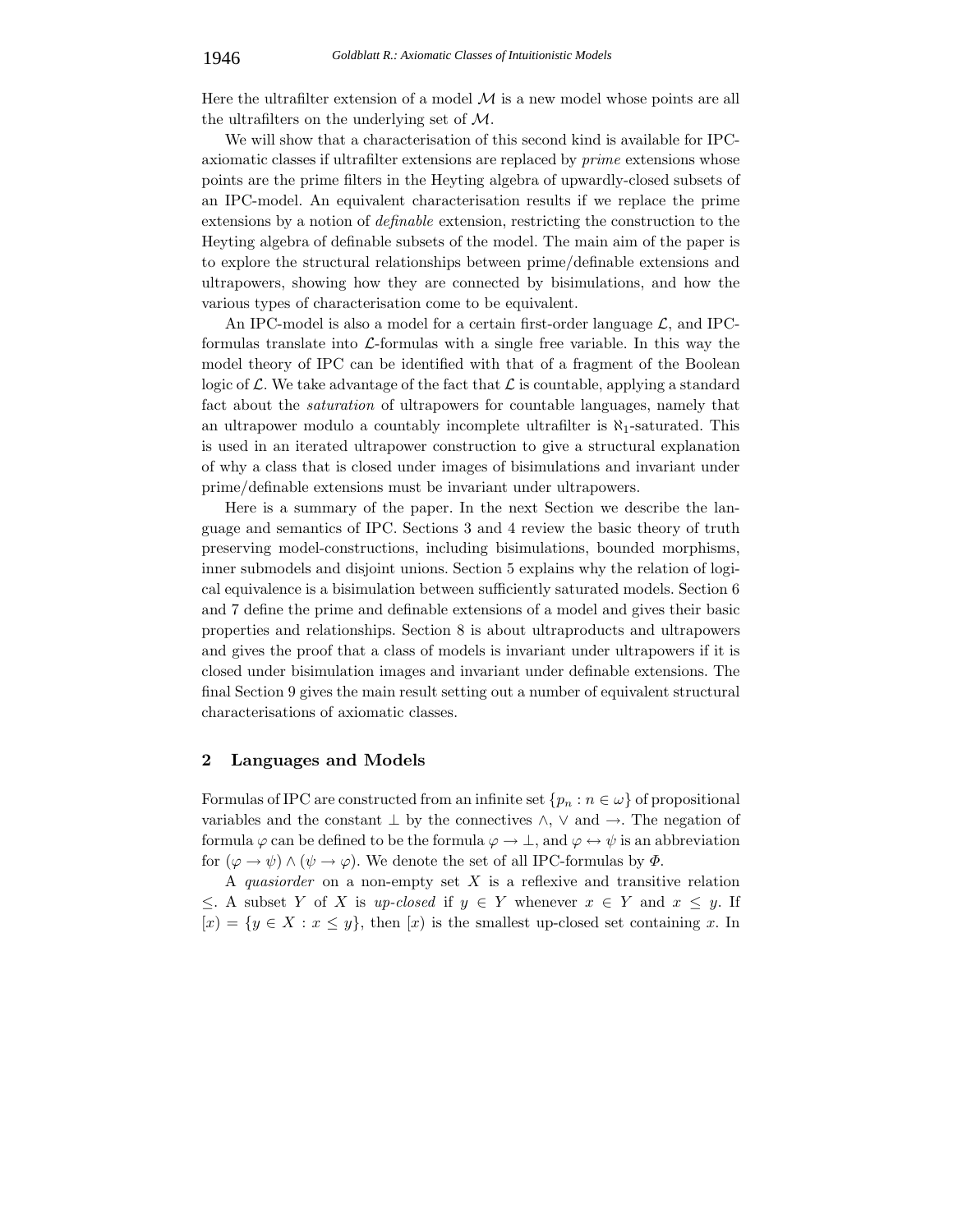$$
\mathcal{M}=(X,\leq,P_0,\ldots,P_n,\ldots),
$$

where  $\leq$  is a quasionation X and each  $P_n$  is a member of  $U(\leq)$ . The satisfaction relation  $\mathcal{M}, x \models \varphi$ , expressing "formula  $\varphi$  is true/satisfied at x in  $\mathcal{M}$ ", is defined by induction on the formation of the formula  $\varphi \in \Phi$  as follows:

 $\mathcal{M}, x \models p_n$  iff  $x \in P_n$ ;  $\mathcal{M}, x \not\models \bot;$  $\mathcal{M}, x \models \varphi \land \psi \text{ iff } \mathcal{M}, x \models \varphi \text{ and } \mathcal{M}, x \models \psi;$  $\mathcal{M}, x \models \varphi \lor \psi \text{ iff } \mathcal{M}, x \models \varphi \text{ or } \mathcal{M}, x \models \psi;$  $\mathcal{M}, x \models \varphi \rightarrow \psi$  iff for all  $y \geq x$ , if  $\mathcal{M}, y \models \varphi$  then  $\mathcal{M}, y \models \psi$ .

The collection  $U(\leq)$  of up-closed sets forms a Heyting algebra under the partial order ⊆, with lattice meet and join being the set-theoretic operations ∩ and ∪, and with least element  $\emptyset$ , greatest element X, and relative pseudo-complement operation  $\Rightarrow$  defined by

$$
Y \Rightarrow Z = \{ x \in X : [x) \cap Y \subseteq Z \}
$$

(see [Rasiowa and Sikorski, 1963] or [Balbes and Dwinger, 1974] for the general theory of Heyting algebras).

The "truth set"  $\mathcal{M}(\varphi) := \{x \in X : \mathcal{M}, x \models \varphi\}$  of any formula turns out to be up-closed, and indeed the satisfaction conditions are equivalent to the equations

 $\mathcal{M}(p_n) = P_n;$  $\mathcal{M}(\perp) = \emptyset;$  $\mathcal{M}(\varphi \wedge \psi) = \mathcal{M}(\varphi) \cap \mathcal{M}(\psi);$  $\mathcal{M}(\varphi \vee \psi) = \mathcal{M}(\varphi) \cup \mathcal{M}(\psi);$  $\mathcal{M}(\varphi \to \psi) = \mathcal{M}(\varphi) \Rightarrow \mathcal{M}(\psi).$ 

It follows that  $U(\mathcal{M}) = \{ \mathcal{M}(\varphi) : \varphi \in \Phi \}$  is a sub-Heyting algebra of  $U(\leq)$ .

Formula  $\varphi$  is *true in the model* M, written  $M \models \varphi$ , if  $M, x \models \varphi$  for all  $x \in X$ , i.e. if  $\mathcal{M}(\varphi) = X$ . In this case we also say that M *is a model of*  $\varphi$ . For a set  $\Sigma \subseteq \Phi$  we put  $\mathcal{M} \models \Sigma$  if  $\mathcal{M} \models \varphi$  for all  $\varphi \in \Sigma$ , and write Mod  $\Sigma$  for the class  $\{\mathcal{M} : \mathcal{M} \models \Sigma\}$  of all *models of*  $\Sigma$ . A class  $\mathbb C$  of IPC-models is called *axiomatic* if there exists some set  $\Sigma$  of formulas such that  $\mathbb{C} = Mod \Sigma$ . The formulas that are true in all IPC-models are precisely those that are theorems of Heyting's intuitionistic propositional calculus. This model theory is due to [Kripke, 1965].

An IPC-model can be viewed as a structure for the first-order language  $\mathcal{L}$ having a binary relation symbol ≤ interpreted as the quasi-order and unary relation symbols  $\pi_n$  interpreted as the sets  $P_n$ . As such, each IPC-model satisfies the L-sentence  $\sigma_{\alpha}$  expressing that  $\leq$  is a quasionation. Each  $\varphi \in \Phi$  can be translated into an *L*-formula  $\varphi^t(v)$  with a single free variable v, as follows:

$$
p_n^t = \pi_n(v); \quad \perp^t = \perp;
$$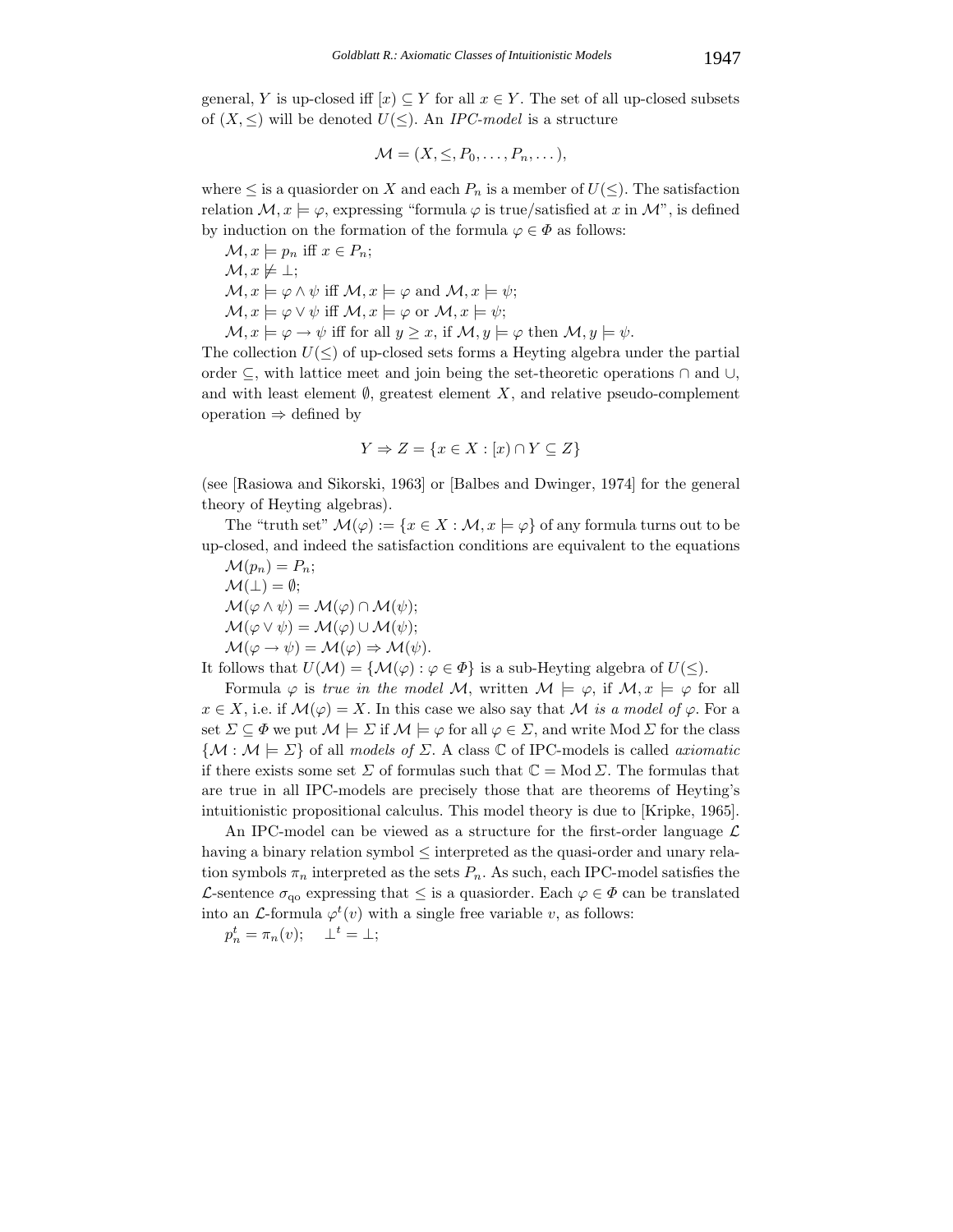#### 1948 *Goldblatt R.: Axiomatic Classes of Intuitionistic Models*

 $(\varphi \wedge \psi)^t(v) = \varphi^t(v) \wedge \psi^t(v); \quad (\varphi \vee \psi)^t(v) = \varphi^t(v) \vee \psi^t(v);$  $(\varphi \to \psi)^t(v) = \forall w(v \leq w \to (\varphi^t(w/v) \to \psi^t(w/v)),$  where  $w \neq v$  and v is free for w in  $\varphi^t(v)$ .

Then in general,

$$
\mathcal{M}, x \models \varphi \quad \text{iff} \quad \mathcal{M} \models \varphi^t[x],
$$

where the notation ' $\mathcal{M} \models \varphi^t[x]$ ' means that  $\varphi^t$  is satisfied in the L-structure  $\mathcal{M}$ <br>in the word Terchian cance for first order logic when the unriples wis essigned in the usual Tarskian sense for first-order logic when the variable  $v$  is assigned the value x. In this way IPC can be viewed as a special fragment of first-order logic. In particular,

$$
\mathcal{M} \models \varphi \quad \text{iff} \quad \mathcal{M} \models \forall v \varphi^t,
$$

so for any  $\Sigma \subseteq \Phi$ , an arbitrary *L*-structure *M* belongs to Mod  $\Sigma$  iff

$$
\mathcal{M} \models \{\sigma_{\mathbf{q}\mathbf{o}}\} \cup \{\forall v \varphi^t : \varphi \in \Sigma\}.
$$

Thus any axiomatic class is also an *elementary class*, i.e. the class of all  $\mathcal{L}$ -models of a set of  $\mathcal{L}$ -sentences. Our aim is to clarify just which elementary classes are of the form  $Mod \Sigma$ .

## **3 Bisimulations**

A *bisimulation* from IPC-model M to IPC-model  $\mathcal{M}' = (X' \leq', P'_n)_{n \in \omega}$  is a<br>hineary polation  $P \subseteq X \times X'$  such that for all  $x \in X$  and  $x' \in X'$  if  $x P x'$  then binary relation  $R \subseteq X \times X'$  such that for all  $x \in X$  and  $x' \in X'$ , if  $xRx'$  then:

B1: 
$$
x \in P_n
$$
 iff  $x' \in P'_n$ .

B2:  $x' \leq' y'$  implies  $\exists y (x \leq y \text{ and } yRy')$ .

B3:  $x \leq y$  implies  $\exists y' (x' \leq y' \text{ and } yRy')$ .

When this holds, it follows that for all  $\varphi \in \Phi$ ,

$$
xRx' \text{ implies } [\mathcal{M}, x \models \varphi \text{ iff } \mathcal{M}', x' \models \varphi]. \tag{3.1}
$$

This is readily shown by induction on the formation of  $\varphi$ , with B1 taking care of the case that  $\varphi = p_n$ , and the 'back-and-forth' conditions B2 and B3 used for the inductive case that  $\varphi$  has the form  $\varphi_1 \to \varphi_2$ .

A bisimulation is *surjective* if its image  $\{x' \in X' : \exists x(xRx')\}$  is X' itself. M'<br>*bisimulation image* of M if there exists a surjective bisimulation from M to is a *bisimulation image* of M if there exists a surjective bisimulation from M to M'. In that case, it follows from the above that  $\mathcal{M} \models \varphi$  implies  $\mathcal{M}' \models \varphi$ . Thus an axiomatic class Mod Σ is *closed under bismulation images*: if it contains <sup>M</sup> then it contains all bisimulation images of M.

Dually, a bisimulation is *total* if its domain  $\{x \in X : \exists x'(xRx')\}$  is X. Then  $\mathcal{M}' \models \varphi$  implies  $\mathcal{M} \models \varphi$ , so an axiomatic class is closed under domains of total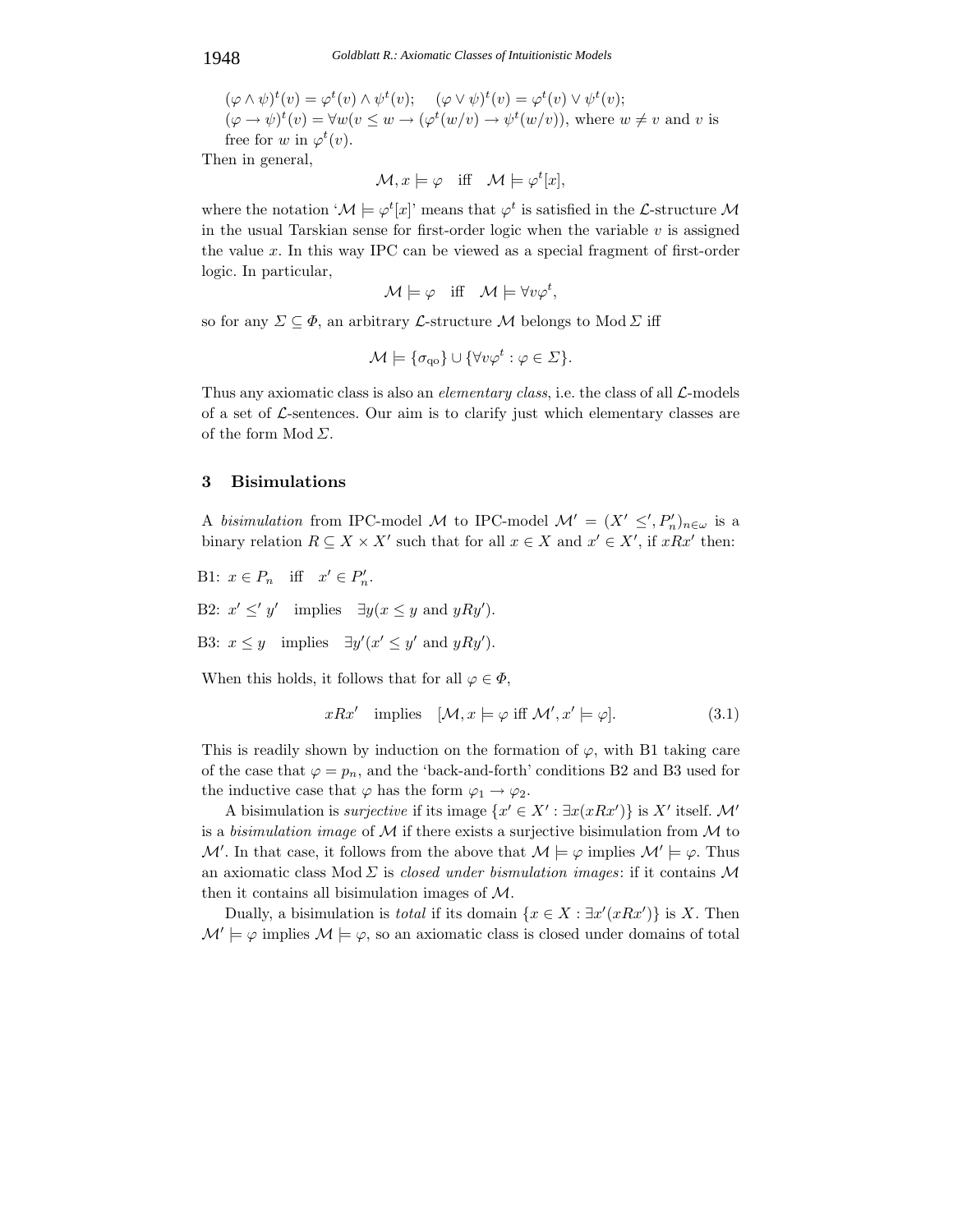bisimulations: if it contains  $\mathcal{M}'$  then it contains any  $\mathcal M$  having a total bisimulation to  $\mathcal{M}'$ . Alternatively, this can be seen from the fact that the definition of a bisimulation is symmetric, in the sense that if  $R$  is a bisimulation from  $\mathcal M$ to  $\mathcal{M}'$ , then its inverse  $R^{-1}$  is a bisimulation from  $\mathcal{M}'$  to  $\mathcal{M}$ . Moreover, R is<br>total if  $R^{-1}$  is anxietive (and vise years). Thus electing a survey  $\mathcal{L}$  of models total iff  $R^{-1}$  is surjective (and vice versa). Thus closure of any class  $\mathbb C$  of models under bisimulation images implies closure under domains of total bisimulations. Hence it implies *invariance* under total surjective bisimulations, in the sense that if there exists a total surjective bisimulation from  $M$  to  $M'$ , then  $M \in \mathbb{C}$ iff  $\mathcal{M}' \in \mathbb{C}$ .

A *bounded morphism*  $f : \mathcal{M} \to \mathcal{M}'$  can be defined as a function  $f : X \to X'$ whose graph  $\{(x, f(x)) : x \in X\}$  is a bisimulation, and hence a *total* bisimulation. This is equivalent to the more common definition that  $x \in P_n$  iff  $f(x) \in P'_n$ , and

$$
f(x) \leq' y' \quad \text{iff} \quad \exists y (x \leq y \text{ and } f(y) = y'). \tag{3.2}
$$

If f is surjective, then it is called a bounded *epi*morphism. Thus an axiomatic class is closed under bounded epimorphic images, and under domains of arbitrary bounded morphisms. A bijective bounded morphism is precisely an isomorphism of models in the usual sense.

M is called an *inner submodel* of  $\mathcal{M}'$  if  $X \subseteq X'$  and the inclusion function  $X \hookrightarrow X'$  is a bisimulation from M to M'. Then the inverse of the graph of<br>the inclusion is a quicative bisimulation from  $M'$  to M aboving that  $M' \vdash \varnothing$ the inclusion is a surjective bisimulation from  $\mathcal{M}'$  to  $\mathcal{M}$ , showing that  $\mathcal{M}' \models \varphi$ implies  $\mathcal{M} \models \varphi$ . Hence axiomatic classes are closed under inner submodels. An alternative definition of inner submodel is that  $X \subseteq X'$ ;  $P_n = P'_n \cap X$ ;  $\leq$  is<br>the postmistion of  $\leq'$  to  $X$ ; and  $X$  is up closed in  $(X' \leq')$ . Thus any  $X \subseteq U(\leq')$ the restriction of  $\leq'$  to X; and X is up-closed in  $(X', \leq')$ . Thus any  $X \in U(\leq')$ <br>becomes an inner submodel of  $M'$  by restricting  $\leq'$  and the  $B'$ 's to X. In becomes an inner submodel of  $\mathcal{M}'$  by restricting  $\leq'$  and the  $P_n'$ 's to X. In particular, if R is a bisimulation from M to  $\mathcal{M}'$ , then the domain of R is an inner submodel of  $M'$ inner submodel of  $M$ , while the image of R is an inner submodel of  $M'$ .<br>For each point  $x$  of a model  $M$  we denote by  $M$ , the inner subm

For each point x of a model  $M$  we denote by  $\mathcal{M}_x$  the inner submodel of <sup>M</sup> *generated by* x, which by definition is the submodel based on the up-closed set [x]. Since the inclusion  $\mathcal{M}_x \hookrightarrow \mathcal{M}$  is a bisimulation we get  $\mathcal{M}_x, y \models \varphi$  iff  $\mathcal{M}, y \models \varphi$  for all  $y \in [x]$ . It follows that

$$
\mathcal{M} \models \varphi \quad \text{iff} \quad \text{for all } x \text{ in } \mathcal{M}, \ \mathcal{M}_x \models \varphi. \tag{3.3}
$$

In modal logic, bounded epimorphisms are often called 'p-morphisms' (this terminology comes from [Segerberg, 1970, Segerberg, 1971], while total surjective bisimulations were first introduced in [van Benthem, 1983] as 'p-relations' . There are many relationships between these concepts. For instance, for any class C of models the following properties are equivalent:

- **–** C is closed under bisimulation images.
- **–** C is closed under total bisimulation images and inner submodels.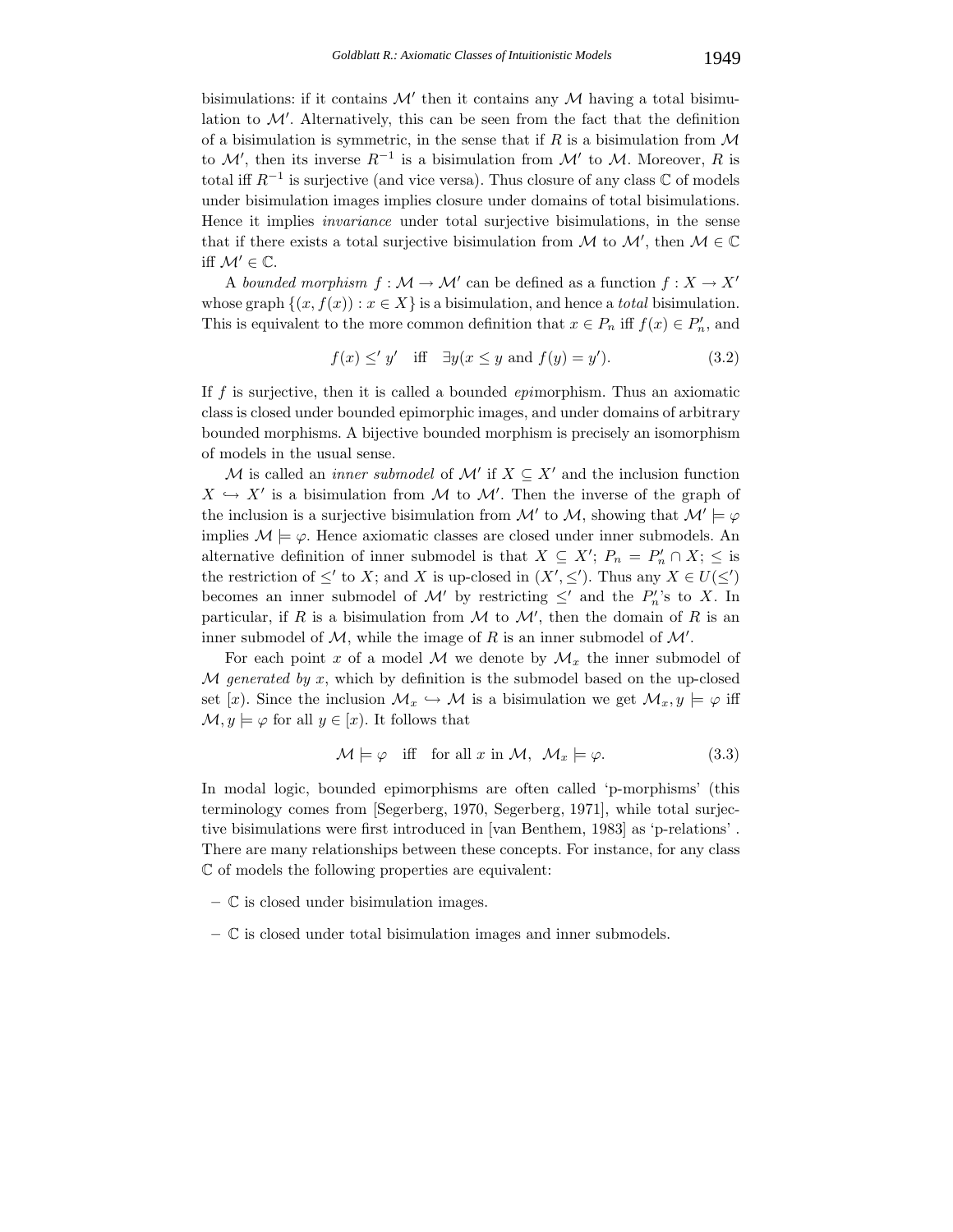- **–** C is invariant under bounded epimorphic images and closed under inner submodels.
- **–** C is closed under domains of bounded morphisms and under bounded epimorphic images.

In particular, every axiomatic class  $Mod \Sigma$  has these properties.

## **4 Disjoint and Bounded Unions**

Let  $\{\mathcal{M}^i : i \in I\}$  be a set of IPC-models, with  $\mathcal{M}^i = (X^i, \le^i, P_n^i)_{n \in \omega}$ . The disjoint enjoy II,  $M^i$  is simply the union of a sollection of pointing disjoint *disjoint union*  $\prod_I \mathcal{M}^i$  is simply the union of a collection of pairwise disjoint copies of the  $\mathcal{M}^{i}$ 's. Formally we take this to be the model based on the set  $\bigcup_I (X^i \times \{i\})$  whose quasiorder and  $P_n$ -relations are the disjoint unions of the corresponding relations in the  $\mathcal{M}^i$ 's. For each  $i \in I$ , the map  $x \mapsto (x, i)$  is an injective bounded morphism  $M^i$ ,  $\cup$  **IL**  $M^i$  making  $M^i$  isomorphis to an inner injective bounded morphism  $\mathcal{M}^i \rightarrow \coprod_I \mathcal{M}^i$  making  $\mathcal{M}^i$  isomorphic to an inner submodel of  $\coprod_I \mathcal{M}^i$  (viz.  $\mathcal{M}^i \times \{i\}$ ). Since this map is a bisimulation it shows<br>that  $M^i x \models a$  iff II  $M^i (x, i) \models a$ . Since every mamber of II  $M^i$  is of the that  $\mathcal{M}^i, x \models \varphi$  iff  $\coprod_I \mathcal{M}^i, (x, i) \models \varphi$ . Since every member of  $\coprod_I \mathcal{M}^i$  is of the form  $(x, i)$ , this implies that

$$
\coprod_I \mathcal{M}^i \models \varphi \quad \text{iff} \quad \text{for all } i \in I, \ \mathcal{M}^i \models \varphi.
$$

Consequently, every axiomatic class is *closed under disjoint unions*: if  $\{M^i : i \in$  $I\} \subseteq Mod \Sigma$ , then  $\coprod_I \mathcal{M}^i \in Mod \Sigma$ .<br>A model A4 is the hearded union

A model M is the *bounded union* of a collection  $\{\mathcal{M}^i : i \in I\}$  if the  $\mathcal{M}^{i}$ 's are<br>inner submodels of  $M$  and their union is  $M$  itself. Then the man  $(x, i) \mapsto x$ all inner submodels of M and their union is M itself. Then the map  $(x, i) \mapsto x$ defines a bounded epimorphism  $\coprod_I \mathcal{M}^i \to \mathcal{M}$  from the disjoint union of the  $\mathcal{M}^{i}$ 's onto  $\mathcal{M}$ . This shows that every axiomatic class is closed under bounded unions, and also gives an alternative explanation for (3.3). More generally it implies that if a class is closed under bounded epimorphic images and disjoint unions, then it is closed under bounded unions.

Notice that any IPC-model M is the bounded union of the collection  $\{M_x:$ x in  $\mathcal{M}\}$  of its point-generated inner submodels. Combining this with the last observation provides the following result that will be needed later:

**Lemma 4.1** *If a class* C *of IPC-models is closed under bisimulation images and disjoint unions, then for any model* M*,*

$$
\mathcal{M} \in \mathbb{C} \quad \text{iff} \quad \text{for all } x \text{ in } \mathcal{M}, \ \mathcal{M}_x \in \mathbb{C}.
$$

### **5 Bisimilarity From Saturation**

The union of all bisimulations from  $\mathcal M$  to  $\mathcal M'$  is itself a bisimulation, known as the *bisimilarity* relation. This notion was developed in the theory of process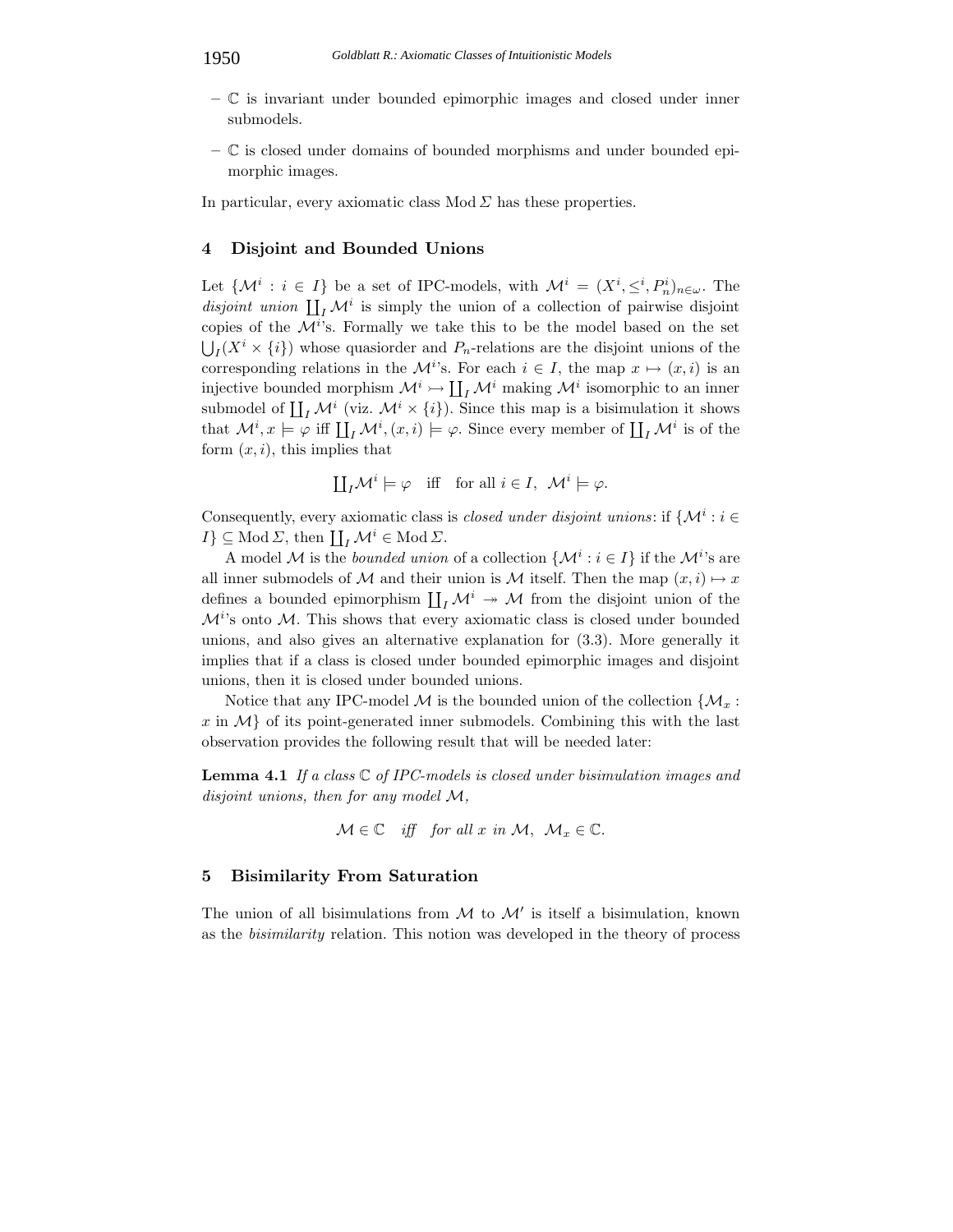algebra as a formalisation of the relation of 'observational equivalence' between states of transition systems. Hennessy and Milner [1985] proposed the idea of devising a logical system to characterise bisimilarity as the relation of 'logical equivalence' of states. Here we will say that point  $x$  of model  $\mathcal M$  is *logically equivalent* to point x' of M' if for all  $\varphi \in \Phi$ ,  $\mathcal{M}, x \models \varphi$  iff  $\mathcal{M}', x' \models \varphi$ . If this halo we write  $M, x = M'$  or just  $x = x'$  if the models are understood. holds we write  $\mathcal{M}, x \equiv \mathcal{M}', x'$ , or just  $x \equiv x'$  if the models are understood.<br>For IPC models, as for model logic, the Hennesey Milner proposal as

For IPC-models, as for modal logic, the Hennessy-Milner proposal can be fulfilled in models that are saturated to some degree. In fact this needs only the weak assumption of '2-saturation', which refers to the addition of *one* constant (i.e. fewer than 2). To define this, let  $\mathcal{L}_c$  be the expansion of the language  $\mathcal L$ by the addition of a single individual constant c. An  $\mathcal{L}_c$ -structure has the form  $(M, x_c)$  with  $x_c$  being a member of the L-structure M interpreting c. A set  $\Gamma$  of  $\mathcal{L}_c$ -formulas that have at most one free variable v is *satisfiable* in this structure if there is some y in M such that  $(M, x_c) \models \sigma[y]$  for all  $\sigma \in \Gamma$ . We may write  $(\mathcal{M}, x_c) \models \Gamma[y]$  when this happens.  $\Gamma$  is *finitely satisfiable* in the structure if each of its finite subsets is satisfiable. An  $\mathcal{L}\text{-structure }\mathcal{M}$  is 2-*saturated* if for each member  $x_c$  of M, any set of  $\mathcal{L}_c$ -formulas that is finitely satisfiable in  $(\mathcal{M}, x_c)$ must itself be satisfiable in that structure.

For any cardinal  $\aleph$ ,  $\aleph$ -saturation is defined like this but using an expansion of  $\mathcal L$  by fewer than  $\aleph$  constants. In Section 8 we will observe that ultrapowers can be used to construct models that are  $\aleph_1$ -saturated, and hence 2-saturated. The following is a typical use of 2-saturation in Kripke models, a technique first introduced for modal logic in [Fine, 1975].

**Theorem 5.1** If M and M' are 2-saturated IPC-models, then the logical equiv*alence relation*  $\equiv$  *is a bisimulation from*  $\mathcal M$  *to*  $\mathcal M'$ *.* 

*Proof.* Suppose  $\mathcal{M}, x \equiv \mathcal{M}', x'$ . Then for all  $n \in \omega, \mathcal{M}, x \models p_n$  iff  $\mathcal{M}', x' \models p_n$ , which shows that bisimulation-condition B1 holds.

For the 'back' condition B2, suppose that  $x' \leq y'$  in M'. We have to show there is some y in M with  $x \leq y$  and  $x \equiv y$ . Let

$$
\Gamma = \{ \varphi^t(v) : \varphi \in \Phi \text{ and } \mathcal{M}', y' \models \varphi \},\
$$
  

$$
\Delta = \{ \neg \varphi^t(v) : \varphi \in \Phi \text{ and } \mathcal{M}', y' \not\models \varphi \}
$$

(here  $\neg$  is the Boolean negation symbol of  $\mathcal{L}$ ). We will show that the set of formulas  $\{c \leq v\} \cup \Gamma \cup \Delta$  is finitely satisfiable in the  $\mathcal{L}_c$ -structure  $(\mathcal{M}, x)$ .

Let  $\mathcal{M}', y' \models \varphi_i$  for all  $i \leq n$  and  $\mathcal{M}', y' \not\models \psi_j$  for all  $j \leq m$ . As  $x' \leq y'$ , the IPC-semantics of  $\Phi$  then gives that the formula

$$
\varphi_1 \wedge \cdots \wedge \varphi_n \to \psi_1 \vee \cdots \vee \psi_m
$$

is not true at x' in M'. Since  $x \equiv x'$ , this formula is not true at x in M, so<br>there is some x in M with  $x \le x M$  x  $\vdash$  is for all  $i \le n$  and M x  $\vdash$  sh, for there is some z in M with  $x \leq z$ ,  $M, z \models \varphi_i$  for all  $i \leq n$ , and  $M, z \not\models \psi_j$  for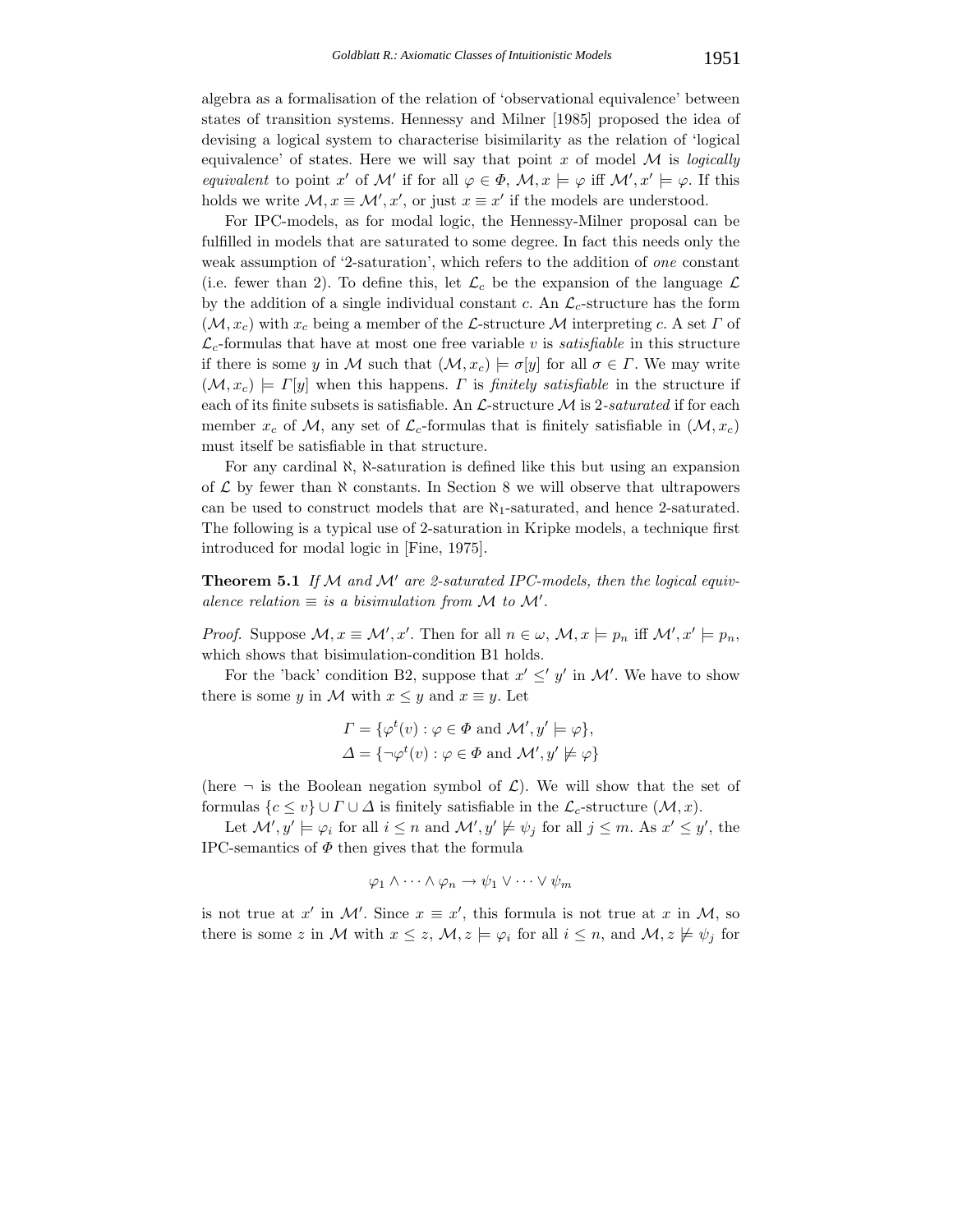all  $j \leq m$ . Hence the set

$$
\{c \leq v\} \cup \{\varphi_1^t(v), \dots, \varphi_n^t(v), \neg \psi_1^t(v), \dots, \neg \psi_m^t(v)\}\
$$

is satisfiable in the  $\mathcal{L}_c$ -model  $(\mathcal{M}, x)$  by interpreting v as z.

This confirms that  $\{c \leq v\} \cup \Gamma \cup \Delta$  is finitely satisfiable in  $(\mathcal{M}, x)$ , so by 2-saturation of M it is satisfiable in  $(M, x)$  by some y. Then  $x \leq y$  and for all  $\varphi \in \Phi$ , if  $\mathcal{M}'$ ,  $y' \models \varphi$  then  $\mathcal{M} \models \varphi^t[y]$ , while if  $\mathcal{M}'$ ,  $y' \not\models \varphi$  then  $\mathcal{M} \not\models \varphi^t[y]$ , so  $x \equiv y$  as desired.

The proof of B3 is symmetric to this one for B2, using the 2-saturation of  $\mathcal{M}'$ . .

Notice that if R is any bisimulation from M to M', then by  $(3.1)$ ,  $xRx'$  implies  $x = x'$ . So logical equivalence is indeed the union (largest) of all bisimulation  $x \equiv x'$ . So logical equivalence is indeed the union (largest) of all bisimulation relations between 2 seturated models. relations between 2-saturated models.

#### **6 Prime Extensions**

The collection  $U(\le)$  of up-closed subsets of a quasional set  $(X, \le)$  is a distributive lattice. New models can be built from the prime filters of this lattice. A non-empty subset F of  $U(\leq)$  is a *prime filter* iff it has  $\emptyset \notin F$ ;  $Y \cap Z \in F$  iff<br> $Y \subseteq F$  and  $Z \subseteq F$ ; and  $Y \cup Z \subseteq F$  iff  $Y \subseteq F$  an  $Z \subseteq F$  for all up aloned  $Y, Z$  $Y \in F$  and  $Z \in F$ ; and  $Y \cup Z \in F$  iff  $Y \in F$  or  $Z \in F$ , for all up-closed Y, Z. For example,  $F_x = \{ Y \in U(\le) : x \in Y \}$  is a prime filter for each  $x \in X$ .

For  $H, K \subseteq U(\leq)$ , we say that H is *separated from* K if for any finite subsets H' of H and K' of K we have  $\bigcap H' \nsubseteq \bigcup K'$ . In this context the classical<br>Birlike fistene result on the evictories of prime filters takes the form of Birkhoff-Stone result on the existence of prime filters takes the form of

**Lemma 6.1** *If H is separated from K*, then *H is included in a prime filter of*  $U(\le)$  *that is disjoint from K*.  $U(\leq)$  *that is disjoint from K.* 

We define the *prime extension* of an IPC-model  $\mathcal{M} = (X, \leq, P_n)_{n \in \omega}$  to be the structure

$$
\mathcal{M}^* = (X^*, \subseteq, P_0^*, \dots, P_n^*, \dots),
$$

where  $X^*$  is the set of all prime filters of  $U(\leq)$ , and  $P_n^* = \{F \in X^* : P_n \in F\}.$ 

**Lemma 6.2** *For any formula*  $\varphi \in \Phi$ *:* 

(1) For all  $F \in X^*$ ,  $\mathcal{M}^*, F \models \varphi$  *iff*  $\mathcal{M}(\varphi) \in F$ .

(2)  $\mathcal{M} \models \varphi \text{ iff } \mathcal{M}^* \models \varphi.$ 

*Proof.*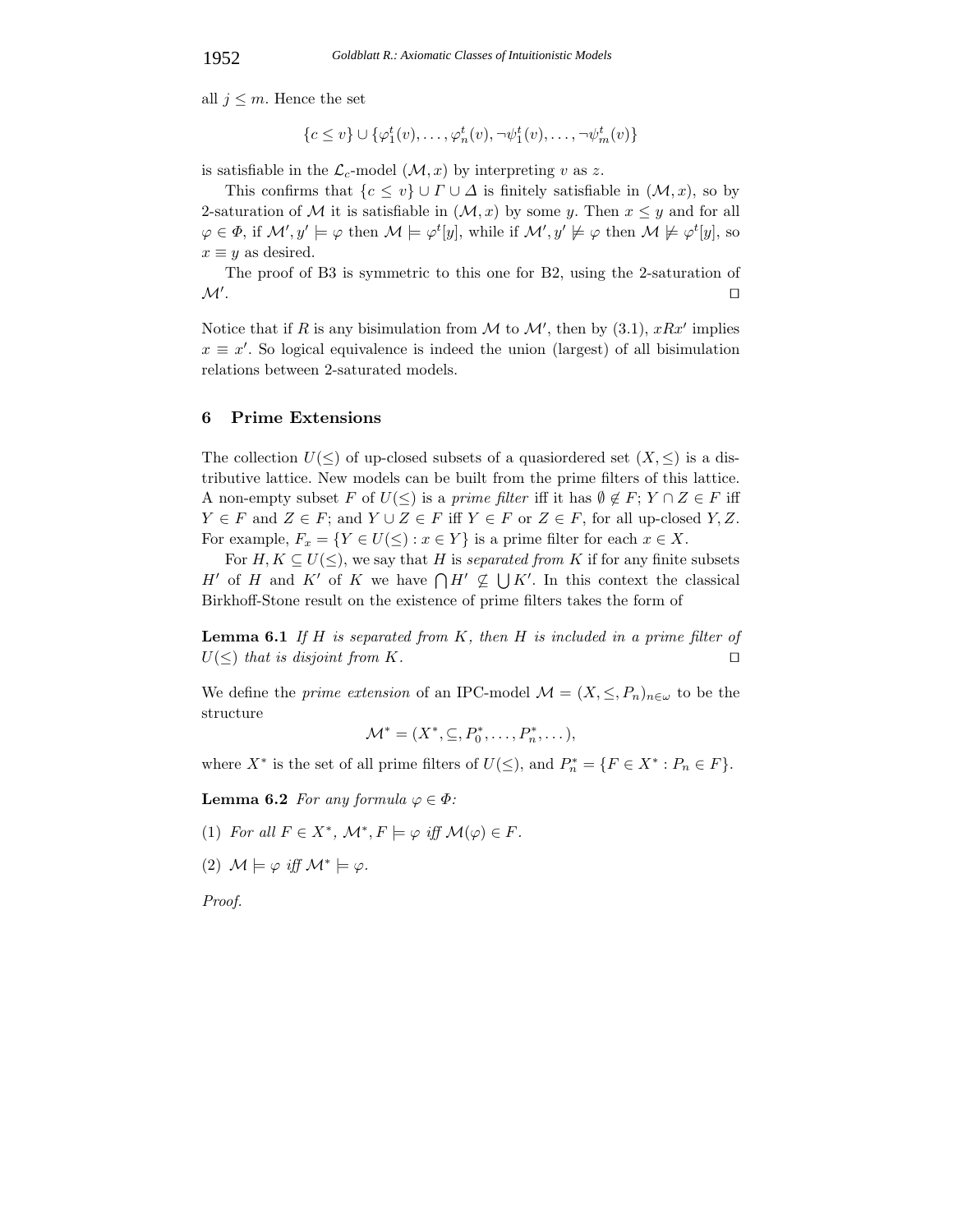(1) By induction of the formation of  $\varphi$ . The case of  $\varphi = \perp$  holds because  $\mathcal{M}(\perp) = \emptyset \notin F$ ; and the case of  $\varphi = p_n$  follows from the definition of  $P^* = M^*(n)$  because  $P = M(n)$ . The inductive case for the connectives  $P_n^* = \mathcal{M}^*(p_n)$  because  $P_n = \mathcal{M}(p_n)$ . The inductive cases for the connectives ∧ and ∨ are straightforward from the above-listed properties of a prime filter.

Now suppose  $\varphi = (\varphi_1 \to \varphi_2)$  and assume the result for  $\varphi_1$  and  $\varphi_2$ . Let  $\mathcal{M}(\varphi) \in F$ . Then for all  $G \in X^*$ , if  $F \subseteq G$  and  $\mathcal{M}^*, G \models \varphi_1$ , then  $\mathcal{M}(\varphi_1) \in$ G by induction hypothesis on  $\varphi_1$ , and  $\mathcal{M}(\varphi_1 \to \varphi_2) \in G$ . But  $\mathcal{M}(\varphi_1) \cap$  $\mathcal{M}(\varphi_1 \to \varphi_2) \subseteq \mathcal{M}(\varphi_2)$  by the semantics of implication, so as G is a filter  $\mathcal{M}(\varphi_2) \in G$ , hence  $\mathcal{M}^*, G \models \varphi_2$  by hypothesis on  $\varphi_2$ . This establishes that  $\mathcal{M}^*, F \models \varphi_1 \rightarrow \varphi_2.$ 

Conversely, suppose  $\mathcal{M}^*, F \models \varphi_1 \rightarrow \varphi_2$ . Then if  $F \cup \{\mathcal{M}(\varphi_1)\}\$  was separated from  $\{\mathcal{M}(\varphi_2)\}\,$  by Lemma 6.1 there would be some  $G \in X^*$  with  $F \subseteq$  $G, \mathcal{M}(\varphi_1) \in G$ , and  $\mathcal{M}(\varphi_2) \notin G$ ; hence  $\mathcal{M}^*, G \models \varphi_1$  and  $\mathcal{M}^*, G \not\models \varphi_2$ <br>by hypothosis But this situation controdicts  $\mathcal{M}^* F \models \varphi_2$ ,  $\varphi_3$ . Hence by hypothesis. But this situation contradicts  $\mathcal{M}^*, F \models \varphi_1 \rightarrow \varphi_2$ . Hence  $F \cup \{\mathcal{M}(\varphi_1)\}\$ is not separated from  $\{\mathcal{M}(\varphi_2)\}\$ , so as F is closed under finite intersections there must be some  $Y \in F$  with  $Y \cap \mathcal{M}(\varphi_1) \subseteq \mathcal{M}(\varphi_2)$ . This implies  $Y \subseteq \mathcal{M}(\varphi_1 \to \varphi_2)$ , hence  $\mathcal{M}(\varphi_1 \to \varphi_2) \in F$  as F is a filter.

Thus the result holds in all cases.

(2) If  $\mathcal{M} \models \varphi$ , then  $\mathcal{M}(\varphi)$  is X, which belongs to every prime filter, so  $\mathcal{M}^*, F \models$  $\varphi$  for all  $F \in X^*$  by part (1).

Conversely, if  $\mathcal{M}^* \models \varphi$ , then for each  $x \in X$ ,  $\mathcal{M}^*, F_x \models \varphi$ , hence  $\mathcal{M}(\varphi) \in F_x$ <br>by (1), which means that  $\mathcal{M}, x \models \varphi$ . by (1), which means that  $\mathcal{M}, x \models \varphi$ .

Part (2) of this Lemma implies that axiomatic classes are *invariant under prime extensions*:  $M \in Mod \Sigma$  iff  $M^* \in Mod \Sigma$ .

### **7 Definable Extensions**

The collection  $U(\mathcal{M}) = \{ \mathcal{M}(\varphi) : \varphi \in \Phi \}$  of 'definable' up-closed subsets of a model M is always countable, so may be much smaller than  $U(\le)$ . But it is a distributive lattice in its own right – indeed a sub-Heyting-algebra of  $U(\leq)$  – and so has its own prime filters. We define

$$
\mathcal{M}^{\delta} = (X^{\delta}, \subseteq, P_0^{\delta}, \dots, P_n^{\delta}, \dots),
$$

where  $X^{\delta}$  is the set of all prime filters of  $U(\mathcal{M})$ , and  $P_n^{\delta} = \{F \in X^{\delta} : P_n \in F\}.$  $\mathcal{M}^{\delta}$  will be called the *definable extension* of  $\mathcal{M}$ .

A version of Lemma 6.2 can be proved for  $\mathcal{M}^{\delta}$ , implying that *axiomatic classes are invariant under definable extensions*. But we can also deduce this from invariance under prime extensions, by analysing the relationship between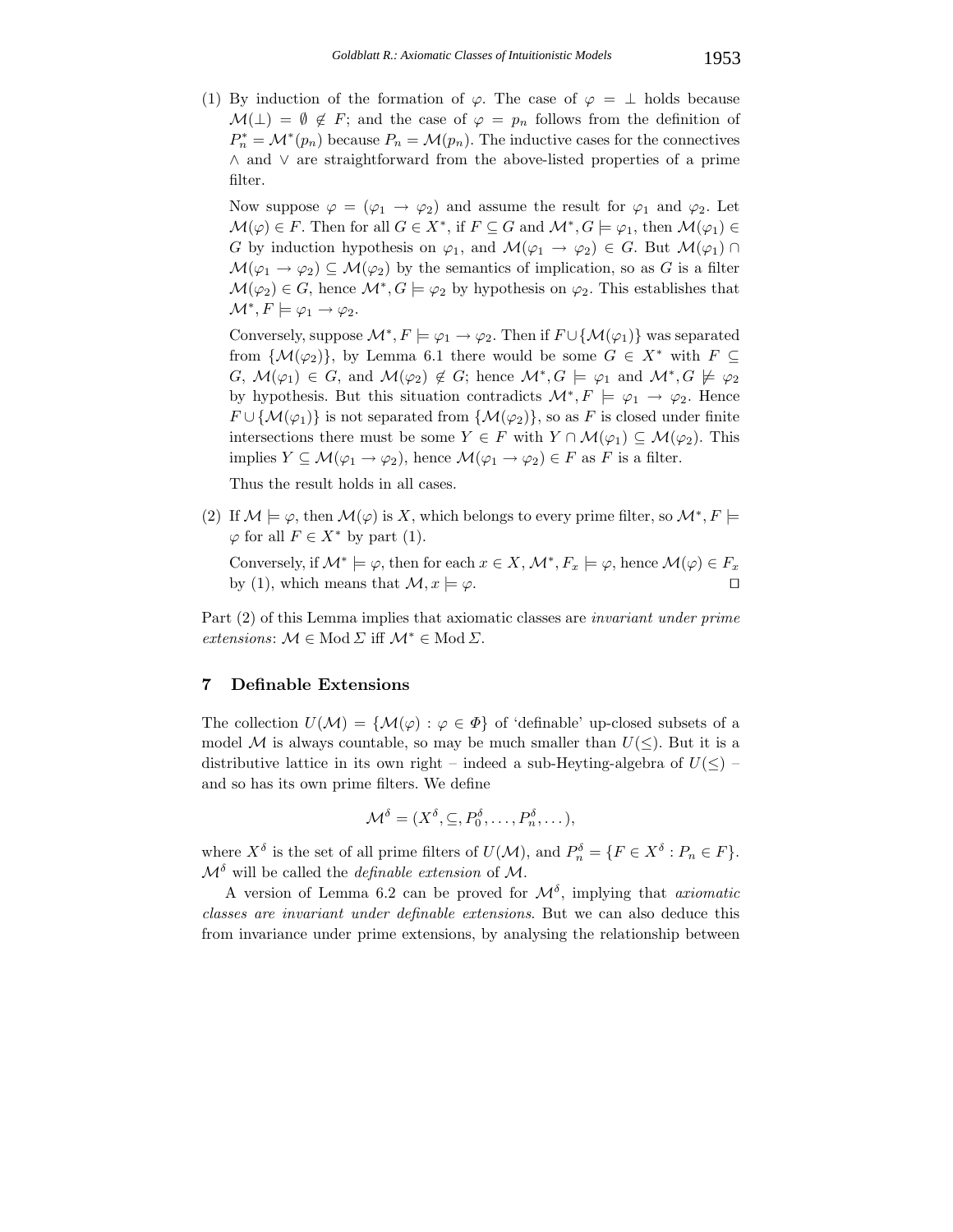$\mathcal{M}^{\delta}$  and  $\mathcal{M}^*$ . Note first that  $X^{\delta}$  is not a subset of  $X^*$ , since a prime filter of  $U(\mathcal{M})$  will be a filter of  $U(\le)$  but may not be prime in  $U(\le)$ . The exact relationship between the two constructions is given by the map  $f_{\mathcal{M}} : X^* \to X^{\delta}$ specified by  $f_{\mathcal{M}}(F) = F \cap U(\mathcal{M})$  for all  $F \in X^*$ .

**Lemma 7.1**  $f_M$  *is a bounded epimorphism*  $\mathcal{M}^* \to \mathcal{M}^{\delta}$ .

*Proof.* This is an instance of a well-established result in the duality theory of Heyting algebras:  $f_{\mathcal{M}}$  is the dual map to the inclusion homomomorphism  $U(\mathcal{M}) \hookrightarrow U(\leq)$ . Details can be found for instance in [Goldblatt, 1989, Section 2]. Here is a sketch of the main points.

First, to show  $f_{\mathcal{M}}$  is surjective, for each  $H \in X^{\delta}$ , H is separated from  $U(\mathcal{M}) - H$ , so by Lemma 6.1 there is a prime filter  $F \in X^*$  extending H and disjoint from  $U(\mathcal{M}) - H$ , hence  $F \cap U(\mathcal{M}) = H$ .

Clearly if  $F \subseteq G$  in  $U(\le)$ , then  $f_{\mathcal{M}}(F) \subseteq f_{\mathcal{M}}(G)$  in  $U(\mathcal{M})$ , so the rightto-left implication of (3.2) holds. For the converse, if  $F \in X^*$  and  $f_{\mathcal{M}}(F) \subseteq H$ in  $U(\mathcal{M})$ , then  $F \cup H$  is separated from  $U(\mathcal{M}) - H$ , so there exists  $G \in X^*$ that extends  $F \cup H$  and is disjoint from  $U(\mathcal{M}) - H$ , hence has  $F \subseteq G$  and  $F \cap U(\mathcal{M}) = H$ .  $\Box$  $F \cap U(\mathcal{M}) = H.$ 

**Corollary 7.2** *Let* C *be a class of IPC-models that is closed under images of total bisimulations. Then for all*  $M$ ,  $M^* \in \mathbb{C}$  *iff*  $M^{\delta} \in \mathbb{C}$ *. Hence*  $\mathbb{C}$  *is closed/invariant under prime extensions iff it is closed/invariant under definable extensions.*

*Proof.* The graph of  $f_{\mathcal{M}}$  and its inverse give total surjective bisimulations in each direction between  $\mathcal{M}^*$  and  $\mathcal{M}^{\delta}$ . each direction between  $\mathcal{M}^*$  and  $\mathcal{M}^{\delta}$ .

**Corollary 7.3** *For any formula*  $\varphi \in \Phi$ *:* 

- (1) For all  $F \in X^{\delta}$ ,  $\mathcal{M}^{\delta}$ ,  $F \models \varphi$  *iff*  $\mathcal{M}(\varphi) \in F$ .
- (2)  $\mathcal{M} \models \varphi \text{ iff } \mathcal{M}^{\delta} \models \varphi.$

*Proof.*

- (1) If  $F = f_{\mathcal{M}}(G)$ , then  $\mathcal{M}^{\delta}, F \models \varphi$  iff  $\mathcal{M}^*, G \models \varphi$  by (3.1). But also  $\mathcal{M}(\varphi) \in F$ iff  $\mathcal{M}(\varphi) \in G$ , so the result follows from Lemma 6.2(1).
- (2) From Lemma 6.2(2), as  $\mathcal{M}^* \in \text{Mod } \varphi$  iff  $\mathcal{M}^{\delta} \in \text{Mod } \varphi$  by Corollary 7.2.  $\Box$

 $\mathcal{M}^{\delta}$  need not be a genuine 'extension' of  $\mathcal{M}$ : it may have lower cardinality. The natural map  $x \mapsto \{ \mathcal{M}(\varphi) : \mathcal{M}, x \models \varphi \}$  of X into  $X^{\delta}$  identifies any two points that are logically equivalent. Hence this map will be injective iff  $x \equiv y$  implies  $x = y$  in M. The natural map  $x \mapsto F_x$  of X into  $X^*$  is injective iff the quasionedr ≤ is anti-symmetric.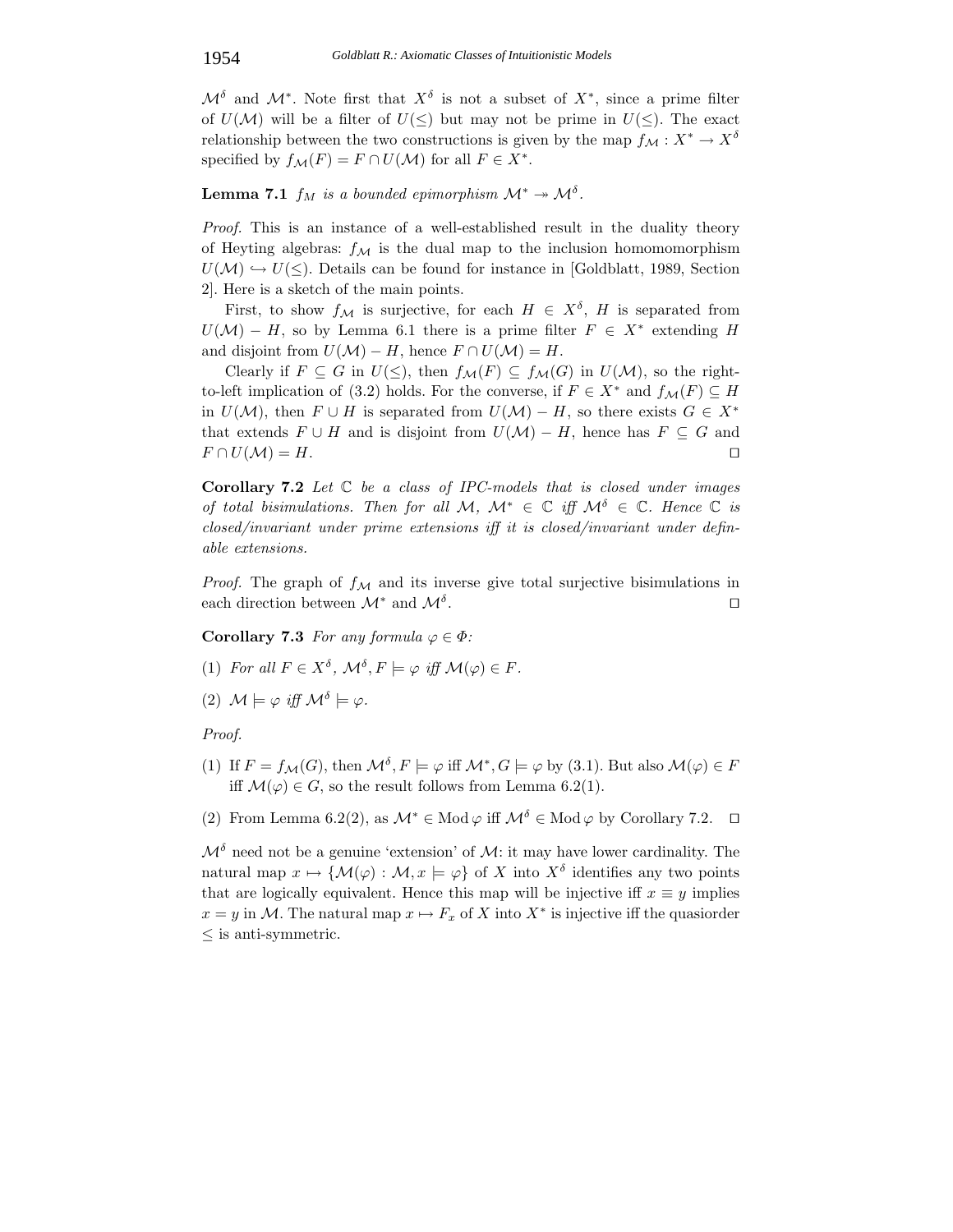We now study the relationship between definable extensions and 2-saturated models.

**Theorem 7.4** *For any IPC-model*  $M$ *,*  $M^{\delta}$  *is a bounded epimorphic image of any 2-saturated model*  $N$  *such that for all*  $\varphi \in \Phi$ ,  $N \models \varphi$  *iff*  $M \models \varphi$ .

*Proof.* Let  $\mathcal{N} = (Y, \leq^{\mathcal{N}}, \dots)$ . Define a map  $\eta : Y \to X^{\delta}$  by putting, for any  $x \in Y$ ,

$$
\eta(x) = \{ \mathcal{M}(\varphi) : \mathcal{N}, x \models \varphi \}.
$$

This is well-defined, because if  $\mathcal{M}(\varphi) = \mathcal{M}(\psi)$  then  $\mathcal{M} \models \varphi \leftrightarrow \psi$ , hence  $\mathcal{N} \models$  $\varphi \leftrightarrow \psi$  by hypothesis on N, and so  $\mathcal{N}, x \models \varphi$  iff  $\mathcal{N}, x \models \psi$ . It is readily checked that  $\eta(x)$  is a prime filter of  $U(\mathcal{M})$ , so belongs to  $X^{\delta}$ .

If  $x \leq^{\mathcal{N}} y$ , then  $\mathcal{N}, x \models \varphi$  implies  $\mathcal{N}, y \models \varphi$ , hence  $\eta(x) \subseteq \eta(y)$ ; so the right-to-left implication of (3.2) holds. For the converse, let  $\eta(x) \subseteq y'$  in  $\mathcal{M}^{\delta}$ . We have to show there is some y in N with  $x \leq^N y$  and  $\eta(y) = y'$ . The proof is similar to that of Theorem 5.1. Let similar to that of Theorem 5.1. Let

$$
\Gamma = \{ \varphi^t(v) : \varphi \in \Phi \text{ and } \mathcal{M}^\delta, y' \models \varphi \},\
$$
  

$$
\Delta = \{ \neg \varphi^t(v) : \varphi \in \Phi \text{ and } \mathcal{M}^\delta, y' \not\models \varphi \}.
$$

It suffices to show that the set  $\{c \leq v\} \cup \Gamma \cup \Delta$  is finitely satisfiable in the  $\mathcal{L}_c$ structure  $(N, x)$ . For then by 2-saturation of N it is satisfiable in  $(N, x)$  by some y. Then  $x \leq^{\mathcal{N}} y$  and  $(\mathcal{N}, y) \equiv (\mathcal{M}^{\delta}, y')$ . Using Corollary 7.3(1), this implies

$$
\mathcal{M}(\varphi) \in y' \quad \text{iff} \quad \mathcal{M}^{\delta}, y' \models \varphi \quad \text{iff} \quad \mathcal{N}, y \models \varphi \quad \text{iff} \quad \mathcal{M}(\varphi) \in \eta(y),
$$

so  $y' = \eta(y)$  as desired.

For the proof of finite satisfiability, let  $\mathcal{M}^{\delta}$ ,  $y' \models \varphi_i$  for all  $i \leq n$  and  $\mathcal{M}^{\delta}$ ,  $y' \not\models$  $\psi_j$  for all  $j \leq m$ . Let  $\varphi$  be the formula

$$
\varphi_1 \wedge \cdots \wedge \varphi_n \to \psi_1 \vee \cdots \vee \psi_m. \tag{7.1}
$$

As  $\eta(x) \subseteq y'$ ,  $\varphi$  is not true at  $\eta(x)$  in  $\mathcal{M}^{\delta}$ , hence  $\mathcal{M}(\varphi) \notin \eta(x)$  by Corollary 7.3(1), so  $\mathcal{N}, x \not\models \varphi$ . Hence there is some z in Y such that the set

$$
\{c \leq v\} \cup \{\varphi_1^t(v), \dots, \varphi_n^t(v), \neg \psi_1^t(v), \dots, \neg \psi_m^t(v)\}\
$$

is satisfiable in the  $\mathcal{L}_c$ -model  $(\mathcal{N}, x)$  by interpreting v as z. This completes the proof that  $\eta$  is a bounded morphism.

Finally, to show  $\eta$  is surjective, we take any  $y' \in X^{\delta}$  and show that the set  $\Gamma \cup \Delta$  as above is finitely satisfiable in  $(\mathcal{N}, x)$ . Hence it is satisfiable by some y which then has  $(N, y) \equiv (M^{\delta}, y')$  and so  $y' = \eta(y)$  as before.<br>So gunners again that  $M^{\delta}$  as  $y' = \eta(x)$  and  $M^{\delta}$  as

So, suppose again that  $\mathcal{M}^{\delta}, y' \models \varphi_i$  for  $i \leq n$  and  $\mathcal{M}^{\delta}, y' \not\models \psi_j$  for  $j \leq m$ .<br>So, if is is the formula (7.1) we have  $M^{\delta}$  of  $\forall$  is the This time we infer  $M^{\delta} \not\models \varphi_i$ Then if  $\varphi$  is the formula (7.1), we have  $\mathcal{M}^{\delta}, y' \not\models \varphi$ . This time we infer  $\mathcal{M}^{\delta} \not\models \varphi$ ,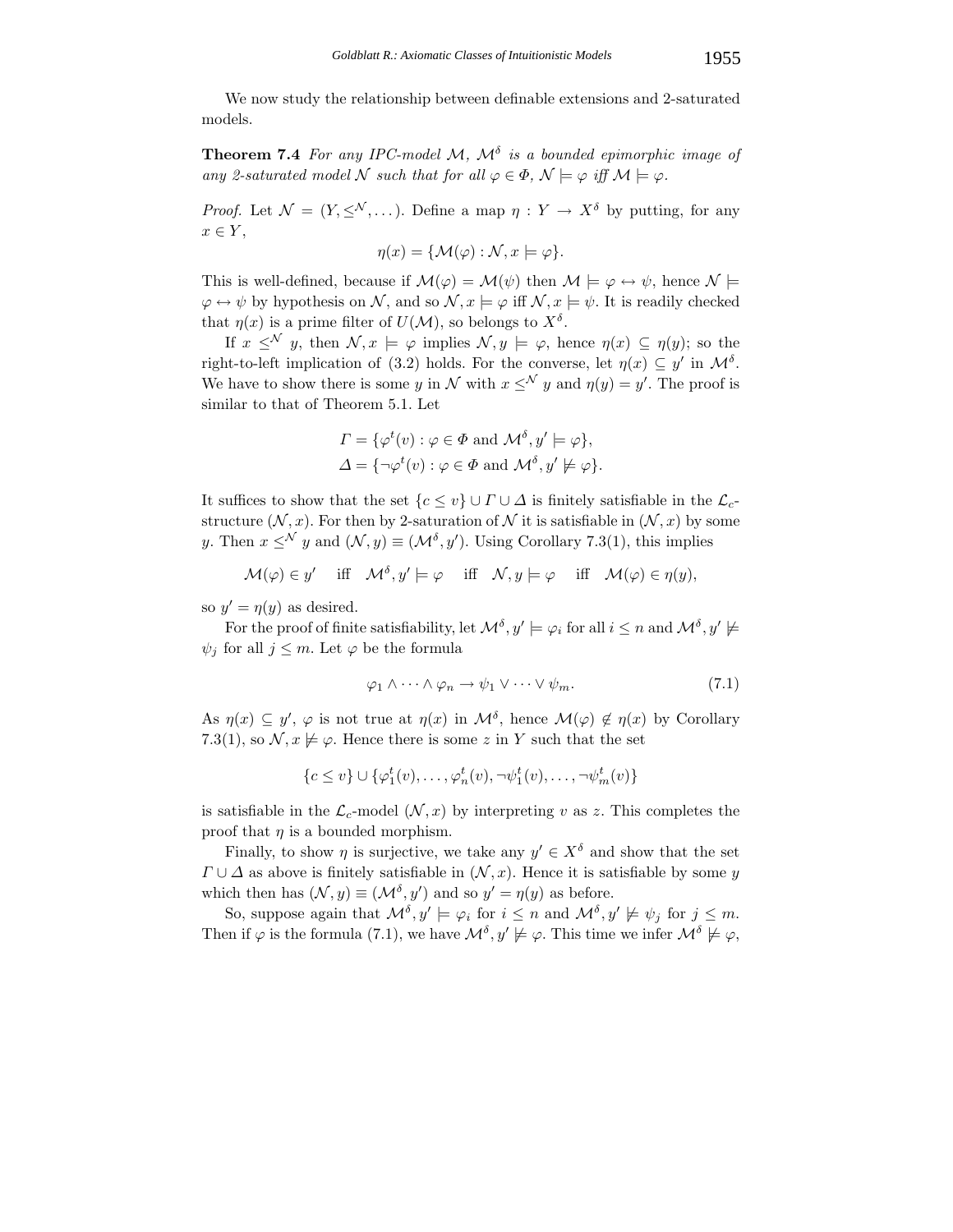hence  $\mathcal{M} \not\models \varphi$  by Corollary 7.3(2), hence  $\mathcal{N} \not\models \varphi$  by hypothesis on  $\mathcal{N}$ . Thus there is some z in N satisfying  $\{\varphi_1^t(v), \ldots, \varphi_n^t(v), \neg \psi_1^t(v), \ldots, \neg \psi_m^t(v)\}\$ as required.

 $\Box$ 

It is also possible to construct bounded epimorphisms from 2-saturated models onto the *prime* extension  $\mathcal{M}^*$ , but only by working with models for a typically uncountable language extending  $\mathcal L$  by adding monadic predicates defining each up-closed subset of  $M$ . Existence theorems for saturated models for such languages are demanding: to construct them as ultrapowers requires the theory of 'good' ultrafilters [Chang and Keisler, 1973, Section 6.1].

### **8 Ultraproducts and Ultrapowers**

Let  $\{\mathcal{M}^i : i \in I\}$  be a set of IPC-models, and D an *ultrafilter* over the index set I. Recall that this means that D is a *filter*, i.e. in general  $Y \cap Z \in D$  iff  $Y \in D$ and  $Z \in D$ , and that exactly one of Y and  $I - Y$  belongs to D for each  $Y \subseteq I$ .

We review the definition of the *ultraproduct*

$$
\prod_D \mathcal{M}^i = (\prod_D X^i, \leq^D, P_0^D, \dots, P_n^D, \dots).
$$

An equivalence relation  $f =_D g$  between functions  $f, g \in \prod_I X^i$  is defined to mean that  $\{g \in I : f(j) = g(j)\} \subseteq D$ . Then  $\Pi \times i$  is the set of equivalence mean that  $\{i \in I : f(i) = g(i)\} \in D$ . Then  $\prod_{D} X^{i}$  is the set of equivalence<br>classes of  $\Pi$ ,  $Y^{i}$  under  $\Pi$ . Writing  $f^{D}$  for the equivalence class of f, we have classes of  $\prod_I X^i$  under  $=_D$ . Writing  $f^D$  for the equivalence class of f, we have

$$
f^{D} \leq^{D} g^{D} \quad \text{iff} \quad \{i \in I : f(i) \leq^{i} g(i)\} \in D,
$$
  

$$
f^{D} \in P_{n}^{D} \quad \text{iff} \quad \{i \in I : f(i) \in P_{n}^{i}\} \in D.
$$

If all the  $\mathcal{M}^{i}$ 's are the same model  $\mathcal{M},$  then the ultraproduct is denoted  $\prod_D \mathcal{M} =$  $(\prod_D X, \dots)$  and called an *ultrapower* of M. There is a natural map  $x \mapsto x^D$  from <br>**V** into H, Y defined by  $x^D = t^D$ , where f, is the constant function begins X into  $\prod_{D} X$  defined by  $x^{D} = f_{x}^{D}$ , where  $f_{x}$  is the constant function having  $f(x) = x$  for all  $i \in I$  $f_x(i) = x$  for all  $i \in I$ .

The fundamental theorem of Los states that for any  $\mathcal{L}$ -formula  $\sigma(v_1,\ldots,v_n)$ , with free variables amongst those listed, and any  $f_1, \ldots, f_n \in \prod_I X^i$ ,

$$
\prod_{D} \mathcal{M}^i \models \sigma[f_1^D, \dots, f_n^D] \quad \text{iff} \quad \{i \in I : \mathcal{M}^i \models \sigma[f_1(i), \dots, f_n(i)]\} \in D.
$$

Hence if  $\sigma$  is a *sentence*,

$$
\prod_D \mathcal{M}^i \models \sigma \quad \text{iff} \quad \{i \in I : \mathcal{M}^i \models \sigma\} \in D.
$$

Taking  $\sigma$  to be the sentence  $\sigma_{\rm qo}$  expressing that  $\leq$  is a quasionder, or the sentence  $\forall v \forall w (v \leq w \land \pi(v) \rightarrow \pi(w))$  expressing that  $P_n$  is up-closed, then shows that  $\prod_D \mathcal{M}$  is an IPC-model. Taking the cases that  $\sigma$  is  $\varphi^t(v)$  or  $\forall v\varphi^t$  for some  $\varphi \in \Phi$ , we get in terms of IPC-semantics that

$$
\prod_D \mathcal{M}^i, f^D \models \varphi \quad \text{iff} \quad \{i \in I : \mathcal{M}^i, f(i) \models \varphi\} \in D,
$$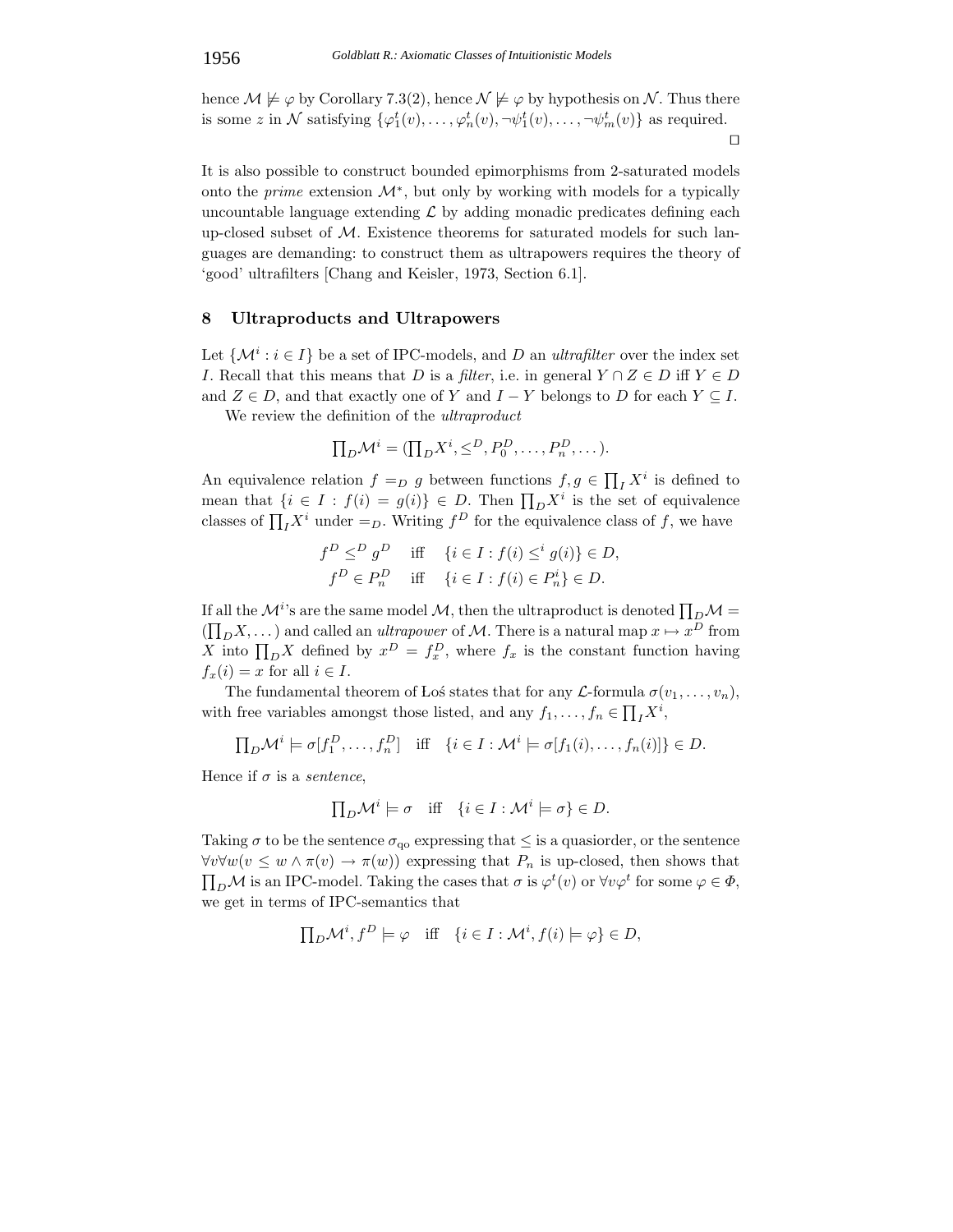$$
\prod_D \mathcal{M}^i \models \varphi \quad \text{iff} \quad \{i \in I : \mathcal{M}^i \models \varphi\} \in D.
$$

For ultrapowers these imply that for all  $x$  in  $\mathcal{M}$ ,

$$
\prod_{D} \mathcal{M}, x^D \models \varphi \quad \text{iff} \quad \mathcal{M}, x \models \varphi; \tag{8.1}
$$

and that

$$
\prod_{D} \mathcal{M} \models \varphi \quad \text{iff} \quad \mathcal{M} \models \varphi. \tag{8.2}
$$

Los's Theorem entails that an elementary class of  $\mathcal{L}$ -structures is closed under ultraproducts, and its complement is closed under ultrapowers. In particular, this holds for the axiomatic classes Mod  $\Sigma$ . For a class like Mod  $\varphi$  that is axiomatized by a single sentence, the complement is closed under ultraproducts.

We will need to use the following ultraproduct version of the Compactness Theorem.

**Lemma 8.1** *Let* C *be a class of* L*-structures that is closed under ultraproducts. If* Γ *is a set of* <sup>L</sup> *formulas having at most one free variable, and each finite subset of* Γ *is satisfiable in a model from* <sup>C</sup>*, then* Γ *is satisfiable in a model from* C*.*

*Proof.* This is standard [Chang and Keisler, 1973, 4.1.11]. Let I be the set of all finite subsets of  $\Gamma$ . For each  $i \in I$  there is some  $\mathcal{M}^i \in \mathbb{C}$  and some  $x_i$  in  $\mathcal{M}^i$  with  $\mathcal{M} \models i[x_i]$ . There is an ultrafilter D over I such that for each  $\sigma \in \Gamma$ , D contains the set  $J_{\sigma} = \{i : \sigma \in i\}$ . Put  $f(i) = x_i$ . Then  $J_{\sigma} \subseteq \{i \in I : \mathcal{M}^i \models \sigma[f(i)]\}$ , so by<br>Los's Theorem  $\prod_{\mathcal{D}} \mathcal{M}^i \models \sigma[f^D]$ . Thus  $\Gamma$  is satisfied by  $f^D$  in  $\prod_{\mathcal{D}} \mathcal{M}^i \in \mathbb{C}$ .  $\Box$ Los's Theorem  $\prod_D \mathcal{M}^i \models \sigma[f^D]$ . Thus  $\Gamma$  is satisfied by  $f^D$  in  $\prod_D \mathcal{M}^i \in \mathbb{C}$ .  $\Box$ 

There is a significant relationship between ultraproducts and ultrapowers of Kripke models that was first identified by the author in the modal context. Here is takes the following form:

**Theorem 8.2** *For any set*  $\{M^i : i \in I\}$  *of IPC-models and any ultrafilter D over* I*, there is an injective bounded morphism*

$$
\prod_{D} \mathcal{M}^i \longrightarrow \prod_{D} (\coprod_{I} \mathcal{M}^i)
$$

making the ultraproduct  $\prod_D \mathcal{M}^i$  isomorphic to an inner submodel of the D-<br>
vitrapower of the disjoint write  $\prod_i M^i$  of the  $M^{i}_{i,k}$ *ultrapower of the disjoint union*  $\prod_I \mathcal{M}^i$  *of the*  $\mathcal{M}^i$ 's.

*Proof.* For  $f \in \prod_D X$ , define  $\hat{f}(i) = (f(i), i)$  to get  $\hat{f} \in \prod_I (\coprod_I X^i)$ . Then the asserted bounded morphism is  $f^D \mapsto \hat{f}^D$  – see [Goldblatt, 1989, 3.8.3].

**Corollary 8.3** *If a class* C *of IPC-models is closed under bisimulation images, disjoint unions and ultrapowers, then it is closed under ultraproducts.*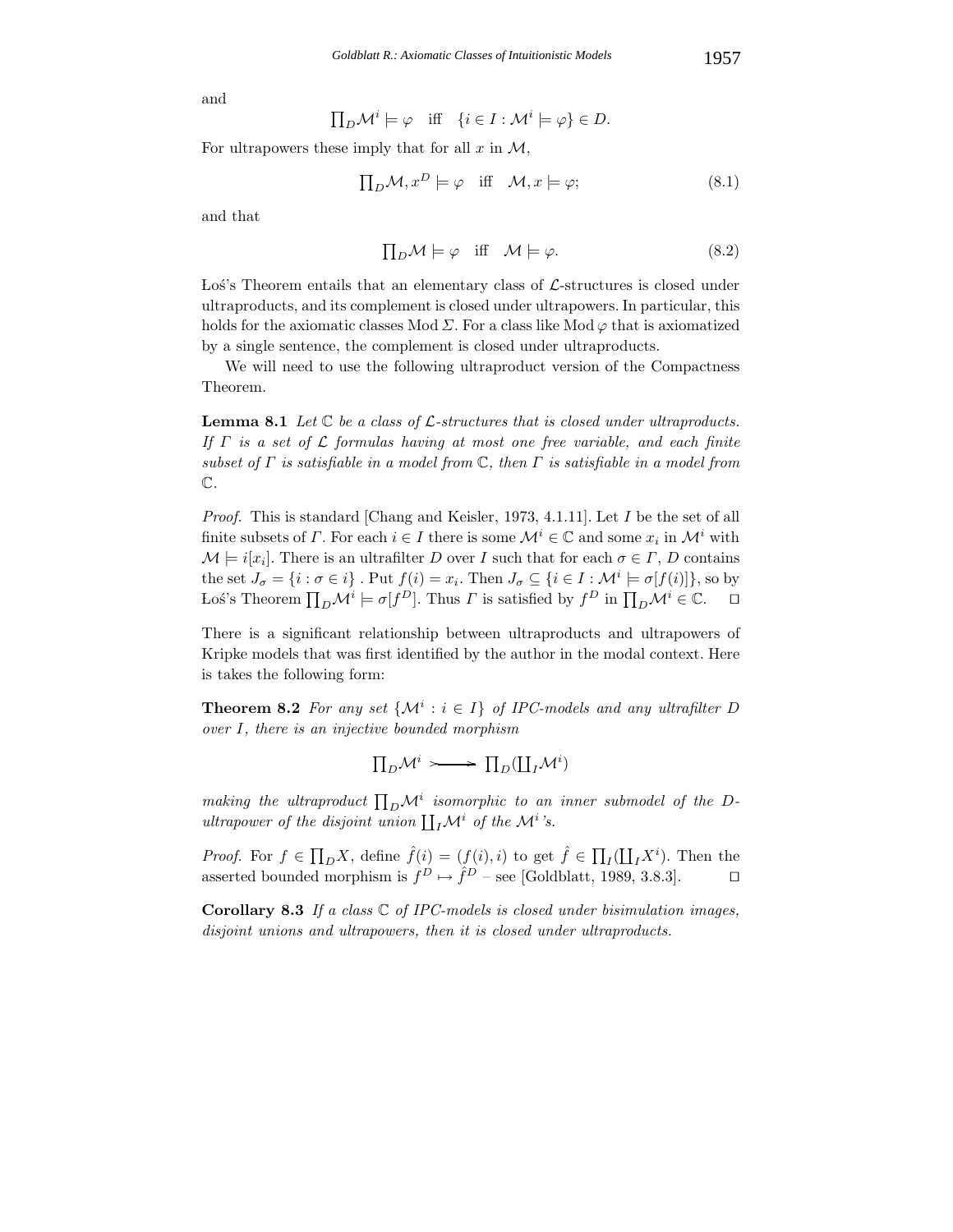*Proof.* Closure under bisimulation images implies closure under inner submodels and isomorphism.

One advantage of working with  $\Phi$  and  $\mathcal L$  is that for countable languages 2-saturated ultrapowers are readily available. To explain this, recall that an ultrafilter  $D$  over a set  $I$  is *countably incomplete* if it there is a countable set  $E \subseteq D$  with  $\bigcap E = \emptyset$ . For example, if I is itself countable then any nonprincipal D over I is countably incomplete, as shown by taking  $E = \{I - \{i\} : i \in I\}.$ The following result is proven in [Chang and Keisler, 1973, Theorem 6.1.1], and holds for models for any *countable* first-order language.

**Theorem 8.4** *If D is a countably incomplete ultrafilter over a set I*, then for any set  $\{M^i : i \in I\}$  of models, the ultraproduct  $\prod_D M^i$  is  $\aleph_1$ -saturated.  $\square$ *any set*  $\{M^i : i \in I\}$  *of models, the ultraproduct*  $\prod_D M^i$  *is*  $\aleph_1$ *-saturated.*  $\square$ 

We use this result to show how closure under definable extensions can lead to closure under ultrapowers, by iterating the ultrapower construction.

**Theorem 8.5** *If a class* C *of IPC-models is closed under total bisimulation images and invariant under definable extensions, then it is invariant under ultrapowers.*

*Proof.* Let  $\prod_D \mathcal{M}$  be any ultrapower of some model  $\mathcal{M}$ . Take any countably incomplete ultrafilter E (e.g. any nonprincipal ultrafilter on  $\omega$ ). By Theorem 8.4, the ultrapower  $\prod_{E}(\prod_{D}M)$  is  $\aleph_1$ -saturated, and using (8.2) twice we get  $\prod_E(\prod_D\mathcal{M})\models\varphi$  iff  $\mathcal{M}\models\varphi$ . Hence by Theorem 7.4 there is a bounded epimor-<br>phism  $f:\Pi_-(\Pi_-\mathcal{M})\rightarrow\mathcal{M}^{\delta}$ . The inverse of f is a tatal hisimulation from  $\mathcal{M}^{\delta}$ . phism  $f: \prod_E(\prod_D \mathcal{M}) \to \mathcal{M}^\delta$ . The inverse of f is a total bisimulation from  $\mathcal{M}^\delta$ onto  $\prod_E(\prod_D\mathcal{M}).$ 

Thus if  $M \in \mathbb{C}$ , then  $M^{\delta} \in \mathbb{C}$  and hence  $\prod_{E}(\prod_{D}M) \in \mathbb{C}$  by the given closure conditions. Applying Theorem 7.4 now to  $\prod_D \mathcal{M}$ , since  $\prod_E (\prod_D \mathcal{M}) \models \varphi$ <br>if  $\Pi$ ,  $M \models \varphi$ , there is a bounded enjoymbian  $\Pi$ ,  $(\Pi, M) \models \varphi$ iff  $\Pi_D \mathcal{M} \models \varphi$ , there is a bounded epimorphism  $\Pi_E (\Pi_D \mathcal{M}) \twoheadrightarrow (\Pi_D \mathcal{M})^{\delta}$ , so  $(\Pi_A \mathcal{M})^{\delta} \in \mathbb{C}$  and finally  $\Pi_A \mathcal{M} \in \mathbb{C}$  by invariance under definable extensions  $(\prod_D \mathcal{M})^{\delta} \in \mathbb{C}$ , and finally  $\prod_D \mathcal{M} \in \mathbb{C}$  by invariance under definable extensions.

This proves that  $\mathbb C$  is closed under ultrapowers. But now if  $\prod_D \mathcal{M} \in \mathbb C$  then  $\prod_E (\prod_D \mathcal{M}) \in \mathbb{C}$  by this closure just proven, hence  $\mathcal{M}^{\delta} \in \mathbb{C}$  by closure under bounded epimorphic images, which finally gives  $\mathcal{M} \in \mathbb{C}$  by invariance under definable extensions.

In this proof, if D is principal then  $\prod_D \mathcal{M} \cong \mathcal{M}$ , while if D is countably incom-<br>plate then we can apply Theorem 7.4 directly to get a bounded enjoymbiant plete then we can apply Theorem 7.4 directly to get a bounded epimorphism from  $\prod_D \mathcal{M}$  onto  $\mathcal{M}^{\delta}$ , hence  $\prod_D \mathcal{M} \in \mathbb{C}$  iff  $\mathcal{M}^{\delta} \in \mathbb{C}$  iff  $\mathcal{M} \in \mathbb{C}$ . So, intriguingly, the use of the iterated ultrapower is required only to cover the case that  $D$  is a nonprincipal but countably *complete* ultrafilter, something whose existence is equivalent to that of a measurable cardinal and cannot be proved in ZFC.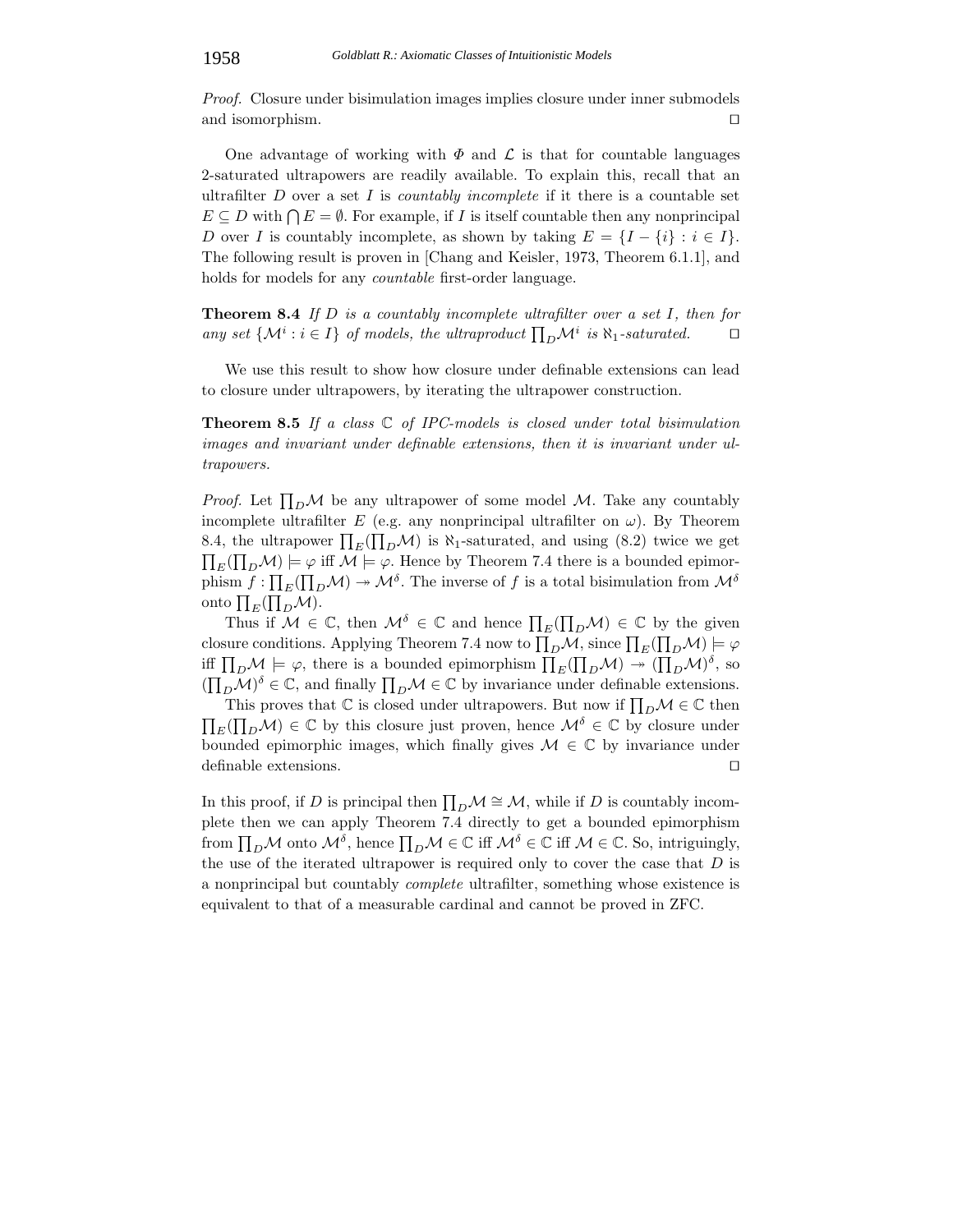## **9 Characterizing Axiomatizability**

We are now ready to put together our main result:

**Theorem 9.1** *For any class* C *of IPC-models, the following are equivalent.*

- (1)  $\mathbb C$  *is axiomatic, i.e.*  $\mathbb C = Mod \Sigma$  *for some*  $\Sigma \subseteq \Phi$ *.*
- (2) C *is closed under bisimulation images and disjoint unions, and invariant under prime extensions.*
- (3) C *is closed under bisimulation images and disjoint unions, and invariant under definable extensions.*
- (4) C *is closed under bisimulation images and disjoint unions, and invariant under ultrapowers.*

*Proof.* (1) implies (2): this has been explained in Sections 3, 5 and 6.

- (2) implies (3): Corollary 7.2.
- (3) implies (4): Theorem 8.5.

(4) implies (1): this is essentially the argument of [Rodenburg, 1986, 13.8]. Suppose (4) holds, and let  $\Sigma = {\varphi \in \Phi : \mathbb{C} \models \varphi}$  be the set of all IPC-formulas that are true in every member of  $\mathbb C$ . Then  $\mathbb C \subseteq \mathbb M$ od  $\Sigma$  by definition, and we prove the converse inclusion.

Let  $M \in Mod \Sigma$ . To show  $M \in \mathbb{C}$  it suffices, by Lemma 4.1, to show that each point-generated inner submodel of  $M$  belongs to  $\mathbb C$ . But each such submodel belongs to Mod  $\Sigma$  by (3.3), so we may as well assume that M is generated by one of its points x. Then we prove that  $x$  in  $\mathcal M$  is logically equivalent to a point of some model in C. A variant of this argument has already been used twice: we set

$$
\Gamma = \{ \varphi^t(v) : \varphi \in \Phi \text{ and } \mathcal{M}, x \models \varphi \}
$$
  

$$
\Delta = \{ \neg \varphi^t(v) : \varphi \in \Phi \text{ and } \mathcal{M}, x \not\models \varphi \},
$$

and show that  $\Gamma \cup \Delta$  is finitely satisfiable in  $\mathbb C$ . If  $\mathcal M, x \models \varphi_i$  for all  $i \leq n$  and  $\mathcal{M}, x \not\models \psi_j$  for all  $j \leq m$ , then if  $\varphi$  is the formula

$$
\varphi_1 \wedge \cdots \wedge \varphi_n \to \psi_1 \vee \cdots \vee \psi_m,
$$

we have  $\mathcal{M}, x \not\models \varphi$ , so  $\varphi \notin \Sigma$  as  $\mathcal{M} \models \Sigma$ . By definition of  $\Sigma$ ,  $\varphi$  must then be<br>false at some point of some member of  $\mathbb{C}$ , that point realises the set false at some point of some member of C: that point realises the set

$$
\{\varphi_1^t(v),\ldots,\varphi_n^t(v),\neg\psi_1^t(v),\ldots,\neg\psi_m^t(v)\}.
$$

This shows that  $\Gamma \cup \Delta$  is finitely satisfiable in  $\mathbb C$ . But  $\mathbb C$  is closed under ultraproducts by Corollary 8.3, so by Lemma 8.1 there is some model  $\mathcal{N} \in \mathbb{C}$  and some point y of N such that  $\mathcal{N} \models (\Gamma \cup \Delta)[y]$ , hence  $(\mathcal{N}, y) \equiv (\mathcal{M}, x)$ .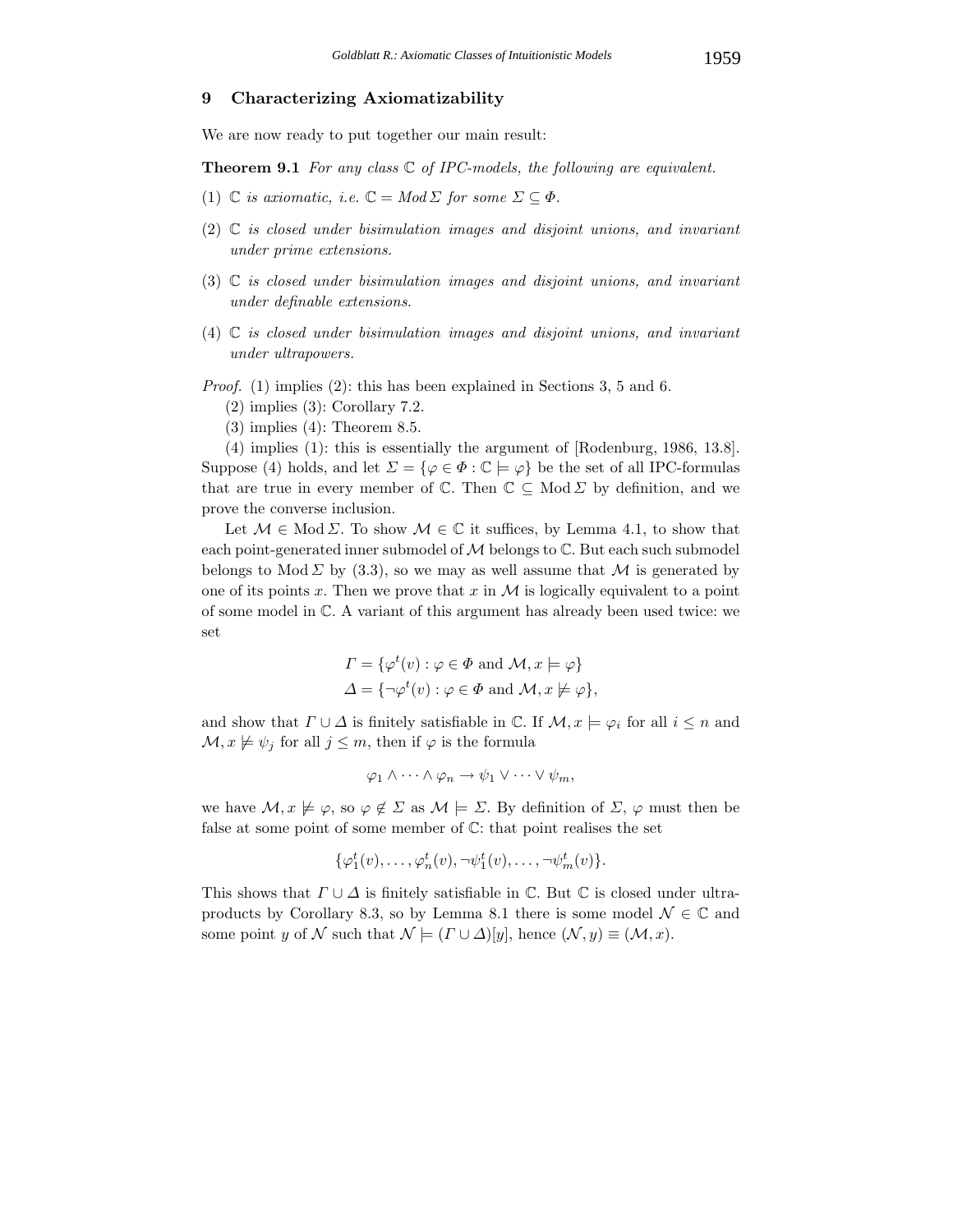Now let D be a countably incomplete ultrafilter. The ultrapowers  $\prod_{D} \mathcal{N}$ and  $\prod_D \mathcal{M}$  are both 2-saturated (Theorem 8.4), and  $\prod_D \mathcal{N} \in \mathbb{C}$  by (4). Moreover, by (8.1) we have  $(\prod_D \mathcal{N}, y^D) \equiv (\mathcal{N}, y)$  and  $(\mathcal{M}, x) \equiv (\prod_D \mathcal{M}, x^D)$ , hence  $(\prod_D \mathcal{N}, y^D) \equiv (\prod_D \mathcal{M}, x^D).$ <br>But by Theorem 5.1, the

But by Theorem 5.1, the logical equivalence relation  $\equiv$  is a bisimulation from  $\prod_D \mathcal{M}$  to  $\prod_D \mathcal{M}$ , so if we can show it is *surjective*, then we will get  $\prod_D \mathcal{M} \in \mathbb{C}$ by closure under bisimulation images, and then  $\mathcal{M} \in \mathbb{C}$  by invariance under ul-

trapowers, completing the proof that  $\mathbb{C} = \text{Mod } \Sigma$  and establishing the Theorem.<br>Now the *L*-formula  $\forall w(v \leq w)$  is satisfied by *x* in *M*, since *x* generates *M*, Now the L-formula  $\forall w(v \leq w)$  is satisfied by x in M, since x generates M, so by Lo<sup>2</sup>'s Theorem this formula is satisfied by  $x^D$  in  $\Pi$ , M, Hence for any and so by Los's Theorem this formula is satisfied by  $x^D$  in  $\prod_D \mathcal{M}$ . Hence for any point z' of  $\prod_D \mathcal{M}$  we have  $x^D \leq^D z'$ , so as  $y^D \equiv x^D$  the bisimulation condition B2 gives some  $z$  in  $\prod_D \mathcal{N}$  such that  $(y^D \leq z$  and)  $z \equiv z'$ . This proves  $\equiv$  is surjective as required.

Of course we can obtain further characterizations of axiomatic classes by replacing "closed under bisimulation images" in any of  $(2)-(4)$  by any of the equivalent alternatives listed at the end of Section 3.

Finally, to characterize classes of the form Mod  $\varphi$  for a single formula  $\varphi$ , just replace "invariant under ultrapowers" in Theorem 9.1 by "closed under ultrapowers, and the complement  $\overline{\mathbb{C}} = \{ \mathcal{M} : \mathcal{M} \notin \mathbb{C} \}$  is closed under ultraproducts". The proof of this is standard: if the stronger condition holds for C, then C has form  $\mathbb{C} = Mod \Sigma$ , and there must be some finite  $\Sigma_i \subseteq \Sigma$  such that  $\mathbb{C} = Mod \Sigma_i = Mod (\bigwedge \Sigma_i)$ . For if not, then for each such  $\Sigma_i$  there would be a model  $\mathcal{M}^i \models \Sigma_i$  with  $\mathcal{M}^i \not\models \Sigma$ , hence  $\mathcal{M}^i \in \overline{\mathbb{C}}$ . But then by the construction in the proof of Lemma 8.1, we could construct an ultraproduct of these  $\mathcal{M}^{i}$ 's having  $\prod_D \mathcal{M}^i \models \Sigma$ , contradicting the closure of  $\overline{\mathbb{C}}$  under ultraproducts.

## **10 Related and Further Work**

Our Theorem 9.1 shows that a certain *logically* specified notion, viz. an axiomatic model class, has a *structural* characterisation in terms of closure under algebraic constructions. The first characterisation of this kind was the famous "variety theorem" of [Birkhoff, 1935], which showed that the *equationally* definable classes of abstract algebras are just those that are closed under homomorphic images, subalgebras and direct products. There have been many other such theorems developed subsequently, a notable example being the celebrated Keisler-Shelah characterisation of elementary (i.e. first-order definable) classes of structures as those that are closed under isomorphism and ultraproducts and have their complements closed under ultrapowers.

Results of this kind have recently been developed for certain classes of *coalgebras*, adapting ideas from modal logic to coalgebraic theory through the observation [Rutten, 1995] that Kripke models for propositional modal logic are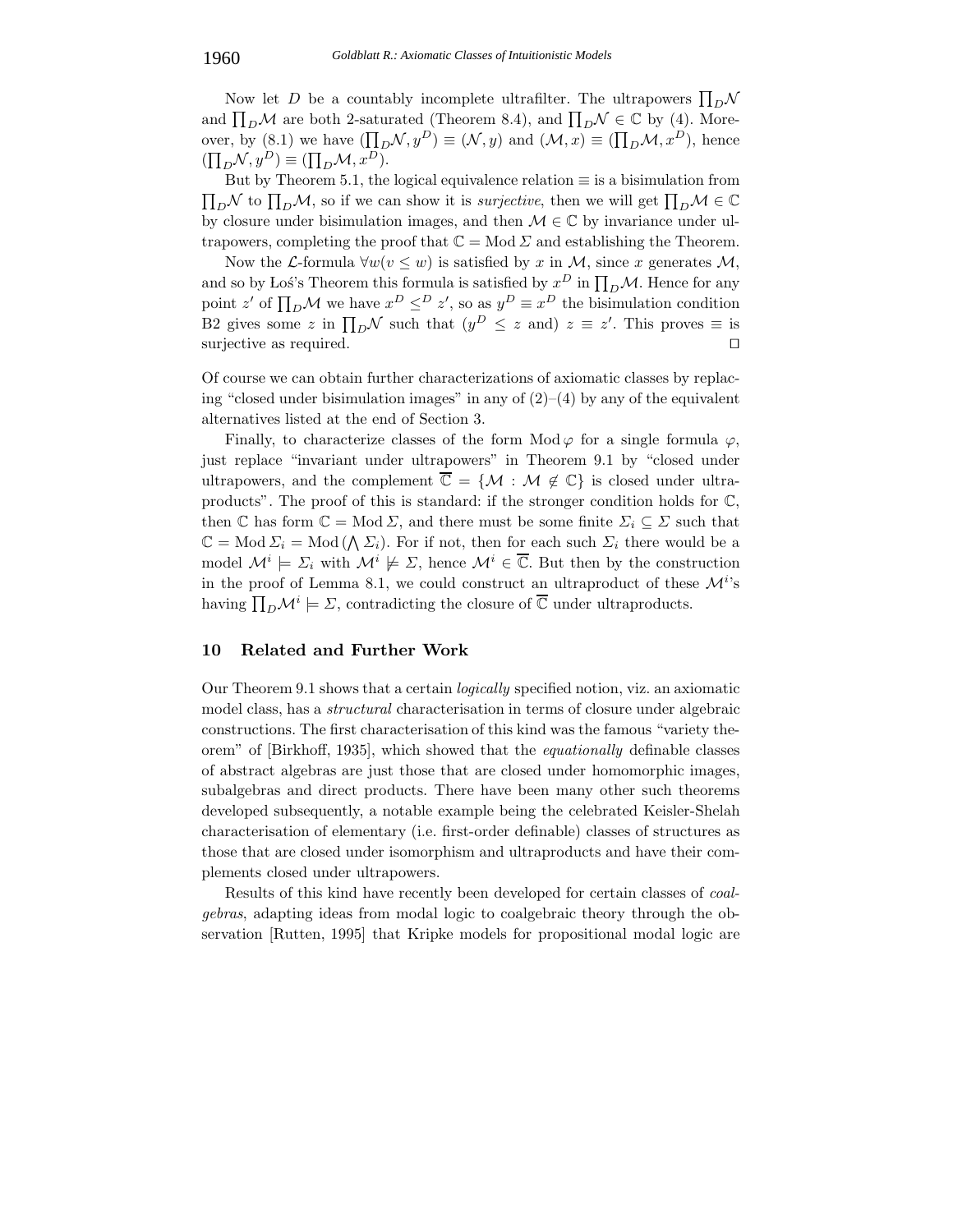coalgebras for a particular functor  $T : Set \rightarrow Set$  on the category of sets. In [Goldblatt, 2001, Goldblatt, 2003a] a study is made of so-called *polynomial* coalgebras, in which  $T$  is any functor built from the identity functor and/or constant functors using the polynomial operations of products, coproducts and exponentials with constant exponent. A notion of *ultrafilter enlargement* of a polynomial coalgebra is developed, and it is shown that a class of polynomial coalgebras is the class of all models of a set of Boolean combinations of equations of a certain type precisely when it is closed under bisimulation images, disjoint unions and ultrafilter enlargements. In [Goldblatt, 2003b], ultrafilter enlargements are replaced in this result by a certain modified ultrapower construction. Section 8 of that paper gives a discussion of the analogy between such results and Birkhoff's theorem, as well as surveying the relevant literature in the theory of coalgebras.

Polynomial functors provide a rather specific class of coalgebras, to be thought of as *deterministic* transition systems. To model non-determinism requires use of the powerset functor, as indeed does the representation of a Kripke model for modal logic as a coalgebra. So it would be of interest to extend these characterisation theorem to coalgebras of functors whose formation involves powersets, or indeed to any kind of endofunctor on **Set**. A notion of ultrafilter extension for such general functors has been very recently developed in [Kupke *et al.*, 2005], raising the question of how to develop a logical specification of classes of coalgebras closed under the construction. It would also be of interest to adapt this line of enquiry to coalgebraic abstractions of IPC-models. Here it may be relevant to consider the observations of [Palmigiano, 2004] about duality between Heyting algebras and coalgebras for a certain Vietoris functor on partiallyordered Stone spaces, as well as the coalgebraic perspective on Heyting duality of [Davey and Galati, 2003].

## **References**

- [Balbes and Dwinger, 1974] R. Balbes and P. Dwinger. *Distributive Lattices*. University of Missouri Press, Columbia MO, 1974.
- [Birkhoff, 1935] Garrett Birkhoff. On the structure of abstract algebras. *Proceedings of the Cambridge Philosophical Society*, 31:433–454, 1935.
- [Chang and Keisler, 1973] C. C. Chang and H. J. Keisler. *Model Theory*. North-Holland, Amsterdam, 1973.
- [Davey and Galati, 2003] Brian A. Davey and John C. Galati. A coalgebraic view of Heyting duality. *Studia Logica*, 75(3):259–270, 2003.
- [Fine, 1975] Kit Fine. Some connections between elementary and modal logic. In Stig Kanger, editor, *Proceedings of the Third Scandinavian Logic Symposium*, pages 15–31. North-Holland, 1975.
- [Goldblatt, 1989] Robert Goldblatt. Varieties of complex algebras. *Annals of Pure and Applied Logic*, 44:173–242, 1989.
- [Goldblatt, 2001] Robert Goldblatt. What is the coalgebraic analogue of Birkhoff's variety theorem? *Theoretical Computer Science*, 266:853–886, 2001.